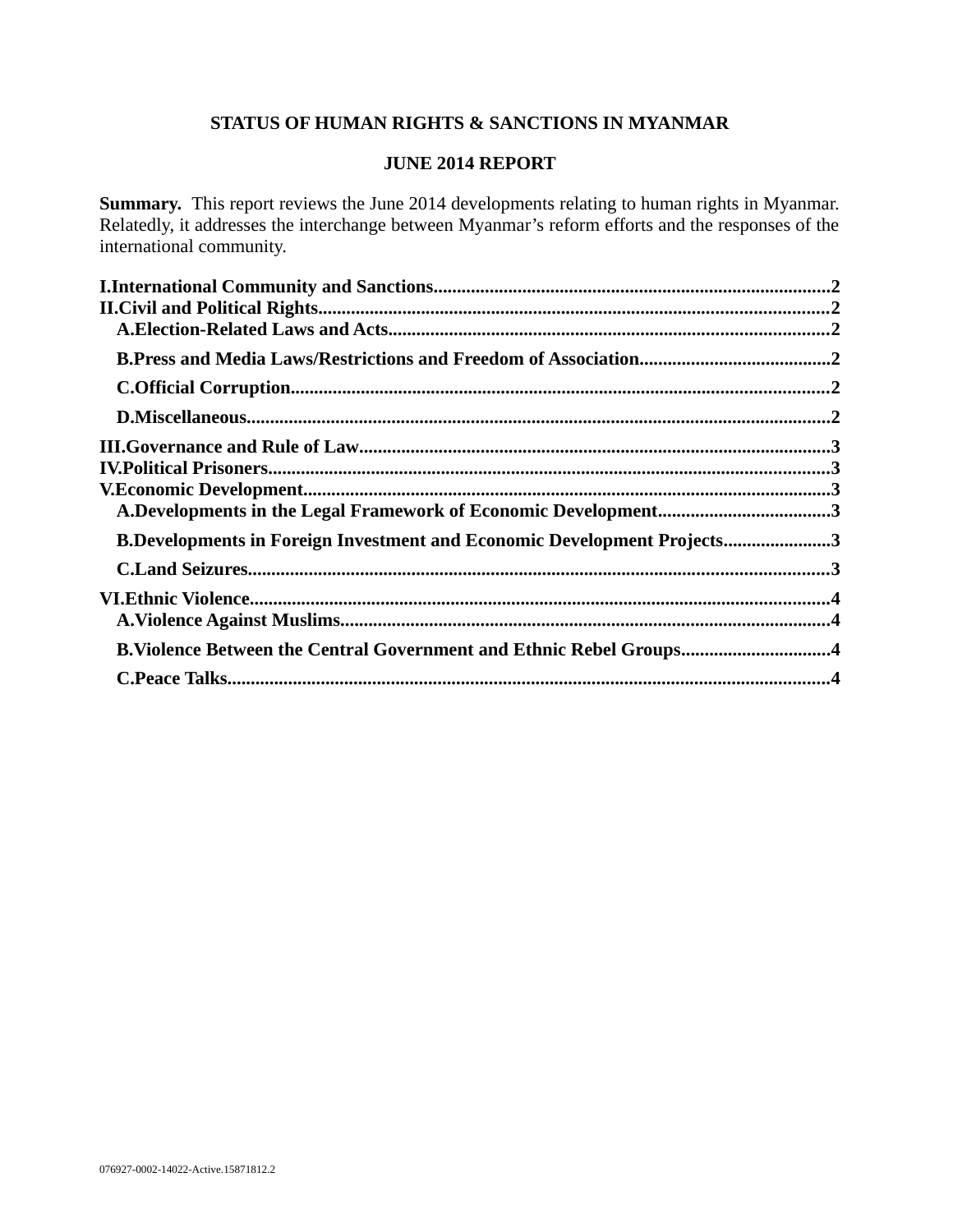#### <span id="page-1-0"></span>**I. International Community and Sanctions**

On June 28, 2014, President Thein Sein of Myanmar met with Chinese President Xi Jinping in Beijing. The two leaders held their first set of bilateral talks during a meeting of leaders from China, Myanmar, and India commemorating the  $60<sup>th</sup>$  anniversary of the Five Principles of Peaceful Coexistence, a treaty promising mutual non-aggression and non-interference in internal affairs. This is President Thein Sein's third state visit to China and his second state visit since President Xi was sworn into office. In noting the countries' traditionally close ties, President Thein Sein stated that the "main purpose of this visit to China is to promote the consolidation and development of already existing friendly and cooperative bilateral relations."<sup>1</sup>

This meeting comes at a time of increasing tension in the region stemming from territorial disputes in the East and South China Seas. During a gathering of over 700 people, including President Thein Sein, President Xi stated, "hegemony or militarism is not in the genes of the Chinese," and that "China will unswervingly pursue peaceful development."<sup>2</sup> These comments echo those of Chinese Vice Foreign Minister Liu Zhemin, who promised that Myanmar's transition would not affect Chinese relations and that China "will continue to support [Myanmar] to explore and choose the path of development in accordance with its national conditions."<sup>3</sup>

President Thein Sein's visit followed an earlier visit by a delegation of ethnic leaders from Myanmar's Arakan National Party ("ANP") and the National Democratic Force who met with Communist Party of China officials in Kunming, the capital of China's Yunnan Province, a province which borders Myanmar. According to Oo Hla Saw, a spokesman for the ANP, the delegation's purpose was to raise "concerns regarding Chinese projects in our ethnic state." In a statement demonstrating a contrasting tone to President Thein Sein's later comments, the delegation warned the Chinese government that resumption of the Myitsone dam project in Myanmar will harm relations between the two countries.<sup>4</sup>

Myanmar's reported decision to purchase Chinese-Pakistani JF-17 fighter jets is further evidence of their continued engagement with China. According to the Burma Times, Myanmar is looking to purchase a license to produce the fighter jets, making it the first foreign purchaser of the jet.<sup>5</sup> China has not been the only country with which Myanmar has sought to expand military ties. A delegation of senior officials from the United States has signaled that "it is time to engage" the country's military during a June visit to Yangon. U.S. Assistant Secretary of State for Democracy, Human Rights, and Labor, Tom Malinowski, said that the United States is preparing for "cautious" engagement with Myanmar's military, noting that "there is the potential for a deeper partnership, even a full partnership, in the future."<sup>6</sup> During the delegation's visit, Lt-Gen. Anthony Crutchfield, deputy commander of the U.S. Pacific Command, addressed Myanmar's military at the Myanmar National Defense College in Naypyidaw, stating that his "presence here is indicative of the new chapter in [their] countries' relationship." His speech, and the delegation as a whole, emphasized the importance of respecting human rights, the rule of law, and civilian control.<sup>7</sup>

Assistant Secretary Malinowski also urged Myanmar nationals to work harder to remove themselves from the U.S. sanctions list, which has frozen the assets of approximately 200 individuals, companies, and other entities in Myanmar who are "considered cronies of the previous military regime." The sanctions "also prevent U.S. investors from having business dealings with them, blocking Americans from formally engaging with some of the most powerful business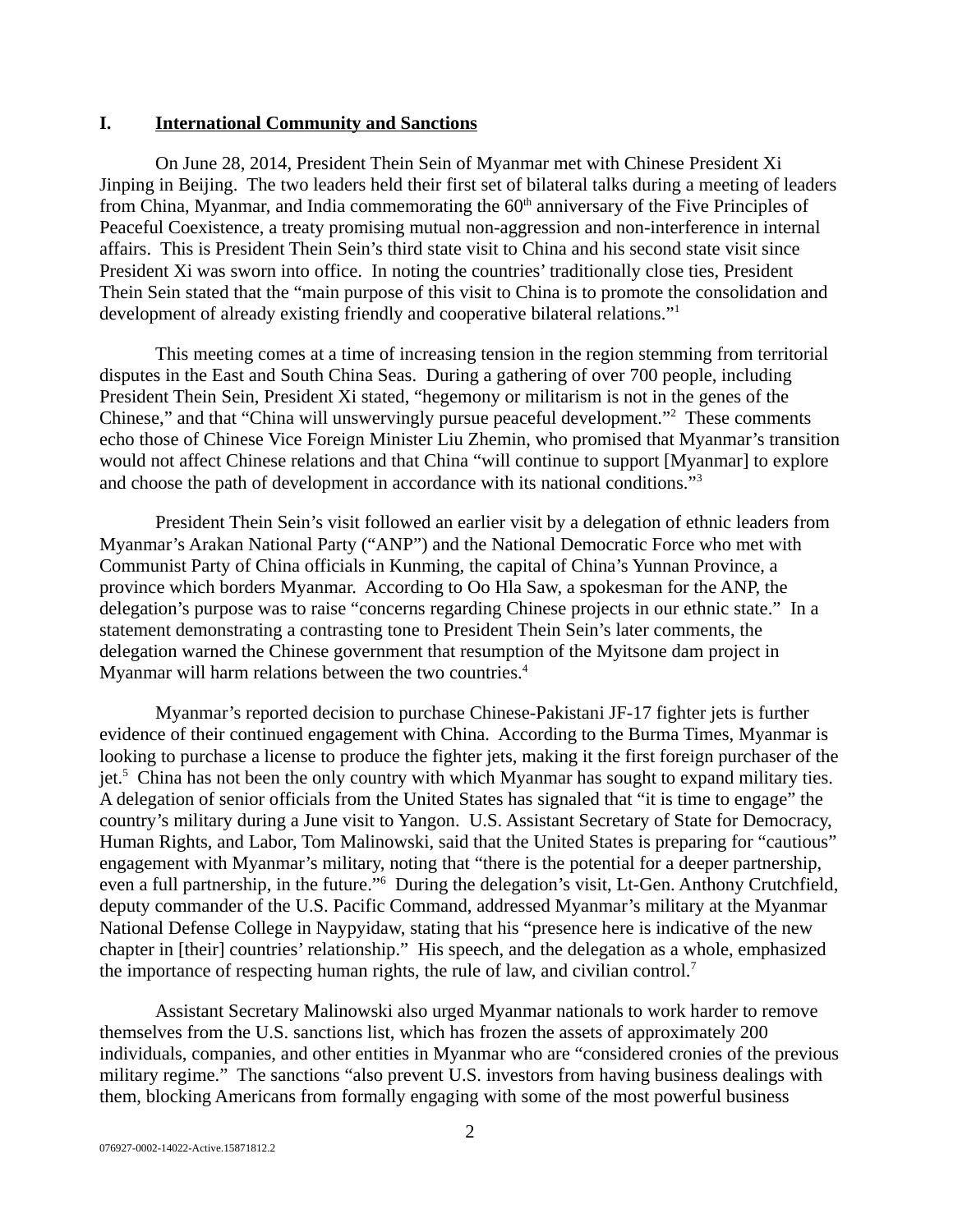leaders in the country."<sup>8</sup> Blacklisted individual Steven Law, a Myanmar businessman, recently caused controversy based on his inclusion in a trade delegation between Myanmar and Canada.

Although the U.S. has begun limited re-engagement with Myanmar, the government has yet to lift certain economic sanctions and continues to enforce them. In June, the Dutch aerospace firm, Fokker, was hit with a \$21 million penalty by the United States government for selling U.S.-made aircraft parts and goods to customers in Myanmar.<sup>9</sup>

The U.S. Agency for International Development has agreed to help the government of Myanmar by offering training in international highway safety standards to Myanmar ministry engineers and technicians working on the Yangon-Mandalay highway, locally known as the "death highway." U.S. Ambassador to Myanmar, Derek Mitchell, said in a statement that "the United States is committed to supporting continued reform and broad-based economic development. As the economy grows, transportation infrastructure will have to accommodate more trade and traffic." $^{10}$ 

Myanmar's infrastructure will also receive improvements with help from Japan and the Netherlands. The Japan International Cooperation Agency will provide aid in the form of a \$4.1 million grant for a bridge to connect downtown Yangon with Thaketa Township,<sup>11</sup> while the Dutch have revealed plans for a joint \$20 million pilot project to improve the use of the Irrawaddy  $River.<sup>12</sup>$ 

In the wake of the May 22, 2014 Thai military coup, Thailand's Ministry of Foreign Affairs' Permanent Secretary Sihasak Phuangketkeow met with Myanmar's Foreign Minister Wunna Muang Lwin in Myanmar on June 2. Secretary Phuangketkeow set out a three-stage plan to return Thailand to normalcy by the National Council for Peace and Order. The head of Thailand's Department of Information, Sek Wannameetee, expressed that as this year's chair of the Association of Southeast Asian Nations ("ASEAN"), Myanmar could use its position to help explain the "truth" behind the recent coup to other ASEAN members, and that "Thailand has reassured Myanmar it will continue to pursue its role in the community, and advance foreign policy." According to the Thai government, the government of Myanmar "has confidence in Thailand and is willing to support the country, especially in the framework of ASEAN and relations with other ASEAN member countries."<sup>13</sup>

However, Thailand has recently begun cracking down on migrant workers from Myanmar, detaining approximately 1,000 workers between June 3 and June 9. Most of the workers were detained in the Tak Province, forcing many illegal workers from Myanmar to hide in the jungle, plantations, or safe apartments. According to Thai officials, these raids were "not an effort to crack down on migrant workers, but were, in fact, to target human trafficking and drug smuggling." The government has announced that it will hand over detained workers across the Thai-Myanmar Friendship Bridge.<sup>14</sup>

Following an unsuccessful meeting in early June to discuss recent border clashes between the armed forces of Bangladesh and Myanmar, the two countries reached an agreement over the border crisis on June 13. The two countries agreed, among other provisions, to share information regarding border issues; establish a channel of communication between senior officials from both sides; and work together to crack down on the illegal narcotics trade along their common border. In addition, the two countries will investigate the events surrounding the death of a Bangladeshi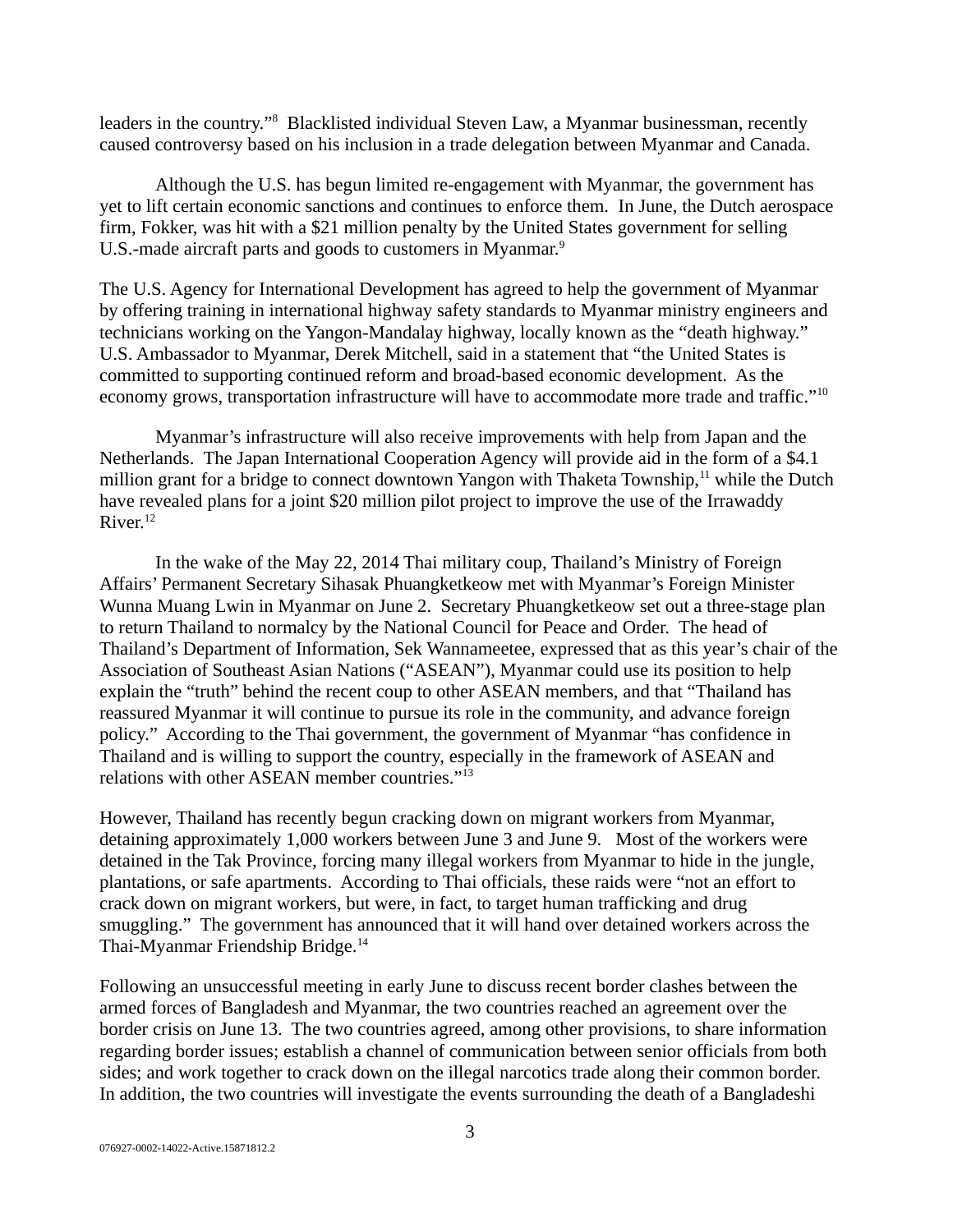soldier on May 28 resulting from an armed clash.<sup>15</sup> The agreement comes at a time when ethnic tensions and the "deteriorating humanitarian situation and limited access to livelihoods for Muslim Rohingya in Myanmar" have led to accusations that some are smuggling drugs across the border into neighboring Bangladesh.<sup>16</sup>

In early June, Myanmar became the  $150<sup>th</sup>$  country to endorse the U.N.'s Declaration of Commitment to End Sexual Violence in Conflict. The declaration contains a set of practical and political commitments to end the use of rape and sexual violence as a weapon of war. Myanmar's government had previously faced "sharp criticism" for failing to endorse the declaration. An official delegation was sent to the first global summit to end sexual violence in conflict in London, England.

The 2014 edition of the World Drug Report continues to flag Myanmar as a significant center for drug production. Jeremy Douglas, a representative of the U.N. Office on Drugs and Crime for Southeast Asia, noted that opiate and stimulant production have both increased significantly in recent years. The report also notes that whereas in 2005 Myanmar was responsible for roughly five percent of global opium production, it is now responsible for eighteen percent.<sup>17</sup>

## **II. Civil and Political Rights**

## <span id="page-3-2"></span><span id="page-3-1"></span>**A. Election-Related Laws and Acts**

In response to Aung San Suu Kyi's recent speaking tour throughout Myanmar advocating the elimination of the military's *de facto* veto on constitutional amendments, Myanmar's Union Election Commission ("UEC") issued a stern warning to the National League for Democracy ("NLD"), claiming that Suu Kyi's speeches amounted to the NLD "challenging the army," and speaking "outside of the boundaries of the Constitution."<sup>18</sup> The UEC's warning letter notes that Suu Kyi took an oath to "abide by and respect this Constitution and the existing laws" and claims that Suu Kyi violated her oath because her speeches "condemned the army."<sup>19</sup>

In response, the NLD has denounced the UEC's warning as inappropriate, and claimed the UEC had overstepped its ability to monitor political parties pursuant to the Election Law.<sup>20</sup> Human Rights Watch ("HRW") also issued a statement calling for the UEC to "immediately cease threatening and intimidating the opposition," and calling it "scandalous" that the UEC is threatening a political party "for violating a regulation that doesn't exist."<sup>21</sup> HRW stated that the UEC chair, former army general Tin Aye, has demonstrated a pro-military bias in recent months.<sup>22</sup> The HRW statement went on to lament the UEC's May proposals for curbing campaign periods, restricting campaign areas, and limiting representative campaigning for the upcoming 2015 elections, and noted that "future elections will not have an ounce of credibility if anti-democratic rules put opposition parties at a disadvantage."<sup>23</sup>

## <span id="page-3-0"></span>**B. Press and Media Laws/Restrictions and Freedom of Association**

Members of Myanmar's community of journalists and representatives from the Interim Press Council gathered in early June at a meeting in opposition to the recently proposed Public Service Media Law, which is slated for discussion during the current session of Parliament.<sup>24</sup> While the law's original intent was to ensure that independent news organizations would receive public funding, the proposed bill focuses on directing funding to state broadcasters and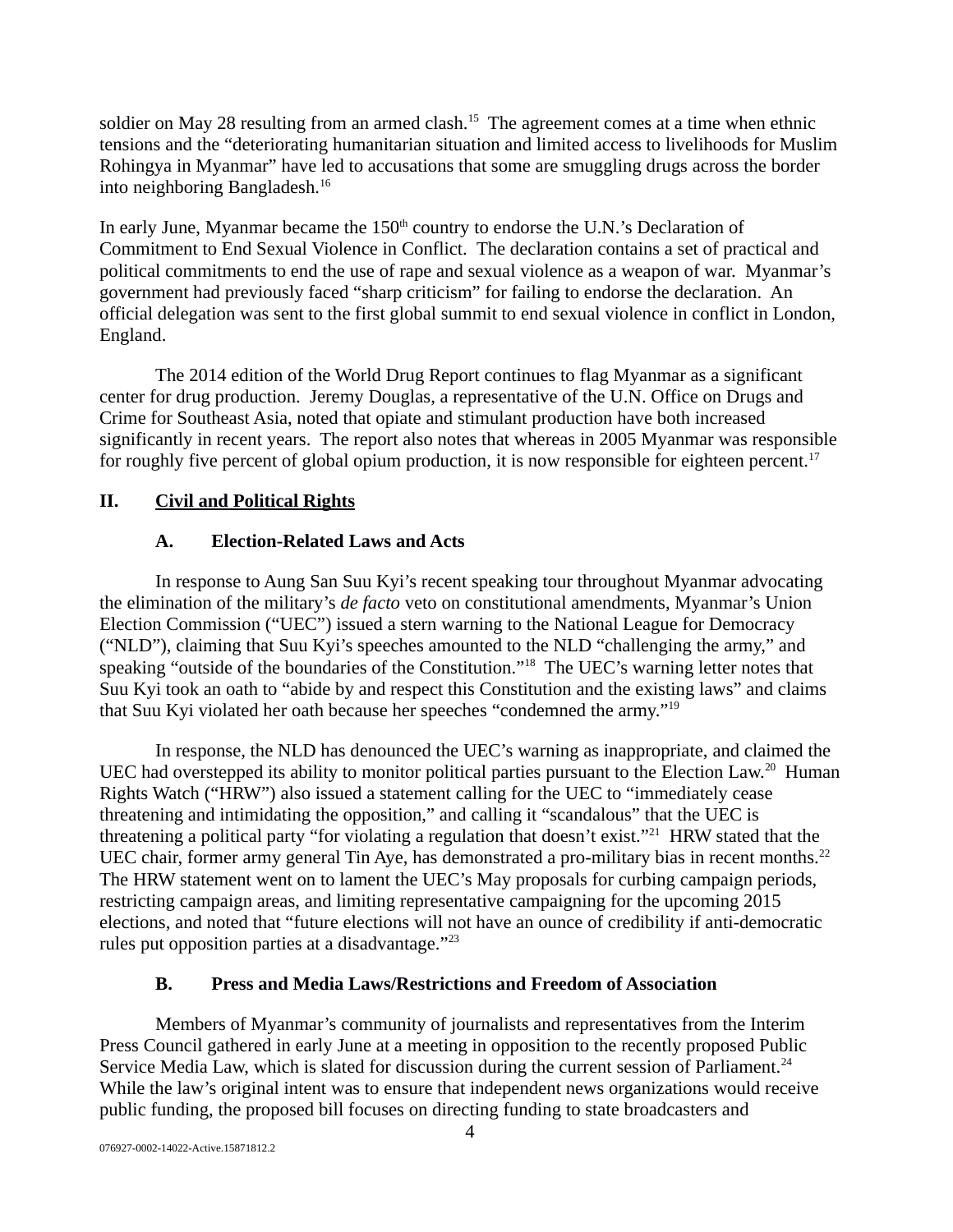publications, such as the *Mirror* and the *New Light of Myanmar*, which are "widely acknowledged as government mouthpieces."<sup>25</sup> Journalists have opposed the proposed use of state money for what they deem to be government propaganda.<sup>26</sup>

Under pressure from the government, Myanmar's bookstores have pulled from their shelves a controversial book of "adult fiction" titled *The World of the Romancebots*. <sup>27</sup> Ye Hitut, Myanmar's Deputy Minister of Information, has stated that the government is considering taking legal action against the publisher of the book and against its author, Aung Yin Nyein, because the book was deemed to include "obscene material."<sup>28</sup> According to Ye Hitut, the publication of such obscene material may be prosecuted under the Criminal Code and under the recently proposed Printing and Publication Registration Law, which has been approved by the Parliament.<sup>29</sup>

## <span id="page-4-1"></span>**C. Official Corruption**

In June 11, officials from Myanmar's State Sangha Maha Nayaka Committee (SSMNC) or official Buddhist monastic committee—raided the Mahasantisukha Monastery in Yangon with the help of riot police, detaining five monks and thirty-two laypeople.<sup>30</sup> The monastery has been the subject of an ongoing dispute between the monastery's abbot, Penang Sagadaw, and the SSMNC.<sup>31</sup> Following the raid, the state's Religious Affairs Minister Hsan Hsint was "terminated,"<sup>32</sup> with President Thein Sein nominating Deputy Religious Affairs Minister Soe Win to take his place beginning on June 20.<sup>33</sup>

Hsan Hsint is under investigation and is accused of misusing funds from his ministry's budget for personal purposes.<sup>34</sup> He is also under investigation for his handling of religious affairs issues and the raid on the monastery. In the aftermath of Hsan Hsint's termination, a Parliamentary committee resolved to scrutinize the budget of various government ministries, including the Ministry of Religious Affairs.<sup>35</sup>

There has been widespread frustration with the commercial real estate arrangements of major international organizations such as UNICEF and the World Health Organization ("WHO").<sup>36</sup> UNICEF pays an estimated \$87,000 per month for its Yangon office while the WHO pays \$79,000. The owners of the respective properties are suspected of being former Myanmar military and/or government officials.<sup>37</sup> Khin Ohnmar, an activist and women's affairs activist explained: "When they look for an office space that would suit their needs in Rangoon, it is hard for international organizations and diplomats to stay away from cronies and families of former generals, who monopolize the best of the city's property market. But their exorbitant spending on [renting] an office is questionable if the money used comes from the budget aimed for development of Myanmar and its people."<sup>38</sup>

## <span id="page-4-0"></span>**D. Miscellaneous**

Freedom of religion in Myanmar has become an area of intense international scrutiny. On May 27, the government made public a draft bill inviting comments and public opinion on a set of rules which would restrict religious conversion.<sup>39</sup> On June 11, the U.S. Commission on International Religious Freedom criticized the bill, stating that such laws have "no place in the 21st century, and should be withdrawn." Robert George, chairman of the Commission, denounced the proposed law as "irreparably flawed" and recommended that the U.S. government continue to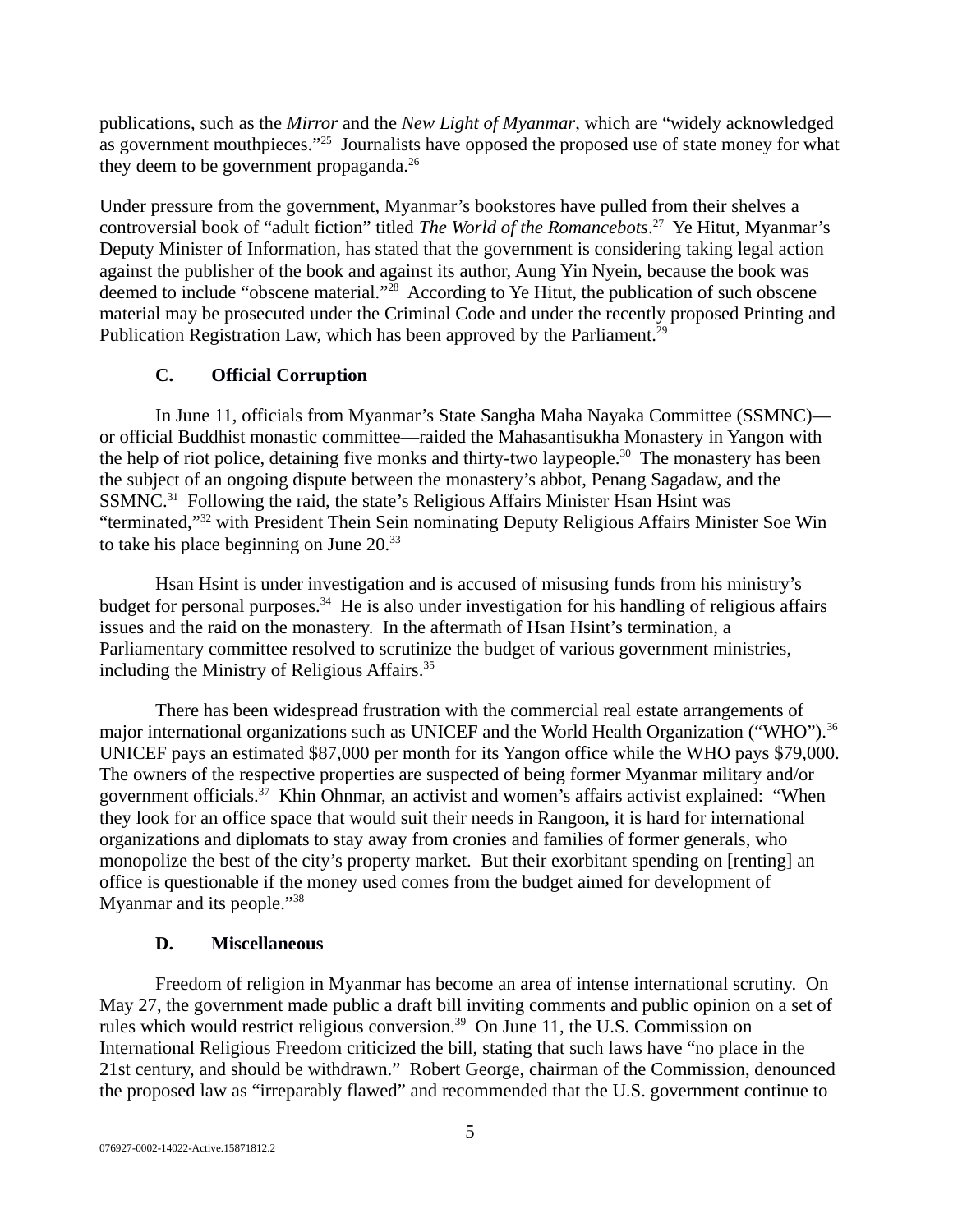designate Myanmar as a "country of particular concern" for severe religious freedom violations.<sup>40</sup> The bill has also been criticized by U.N. human rights experts for its potentially negative impact on religious freedoms and the rights of religious and ethnic minorities.<sup>41</sup> Specifically, the U.N. Special Rapporteur on freedom of religion or belief, Heiner Bielefeldt, stressed the danger of state regulation and influence on the right to determine one's religion.

The current draft proposal is part of a set of four bills submitted in a petition to President Thein Sein in July of last year. The petition was filed by a coalition of Buddhist monks known as the Organization for the Protection of Race, Religion, and Belief, and garnered 1.3 million signatures with the aim being the protection of "the race and religion of the majority Buddhist nation."<sup>42</sup> The petition is seen as politically sensitive, and the government is looking to gauge popular support for three other proposals which are expected to deal with population control measures and impose curbs on interfaith marriage.<sup>43</sup> President Thein Sein along with Lower House Speaker Shwe Mann—who may well be the ruling party's presidential candidate in upcoming elections—have both endorsed the draft.<sup>44</sup>

In relation to Myanmar's laws relating to the freedom of public assembly, there are signs of potential relief from the kind of charges frequently used against organizers of demonstrations (such as those described in Section V.C, *infra*). Both houses of Myanmar's Parliament agreed to changes to the Peaceful Assembly and Peaceful Procession law that would reduce officials' discretion to deny petitions to protest without cause.<sup>45</sup> Under the new rules, officials may not refuse petitions unless the demonstration "can create hatred between ethnic or religious groups," according to Aung Ko, the Union Solidarity and Development Party member who proposed changes to the law last year.<sup>46</sup> The approved changes soften those proposed, which originally had removed all discretion on the part of the approving officials, and would have done away with jail time for violations of the law.<sup>47</sup>

#### <span id="page-5-0"></span>**III. Governance and Rule of Law**

A cabinet reshuffle will likely follow soon, according to an official close to President Thein Sein. The newspaper 7day Daily reported that "[s]ome union ministers will be allowed to resign from the cabinet," quoting a source close to the government who spoke on condition of anonymity. Politicians and political researchers said it was difficult to guess whether President Thein Sein might reshuffle his cabinet because the country "lacks indicators" to evaluate the performance of ministries. Since taking office in 2011, President Thein Sein has reshuffled his cabinet twice, in August 2012 and July 2013.<sup>48</sup>

New research reaffirms that women's participation in decision-making processes is still low in Myanmar, and calls for a quota system to increase their representation in governance. The country ranks the lowest of all Southeast Asian countries for women's representation in governance, and 170 of 185 selected countries worldwide, according to the Myanmar Development Resource Institute, a government-affiliated think-tank. In a study from February to May of this year, with interviews conducted in Karen and Kachin states as well as Yangon and Naypyidaw regions, researchers found there were no women leading township-level administration, while only 0.11 percent of village heads were women. Most of these women were working in Karen State, in the country's southeast. The study found that only 4.42 percent of lawmakers in the Union Parliament were women, compared with 2.83 percent of lawmakers in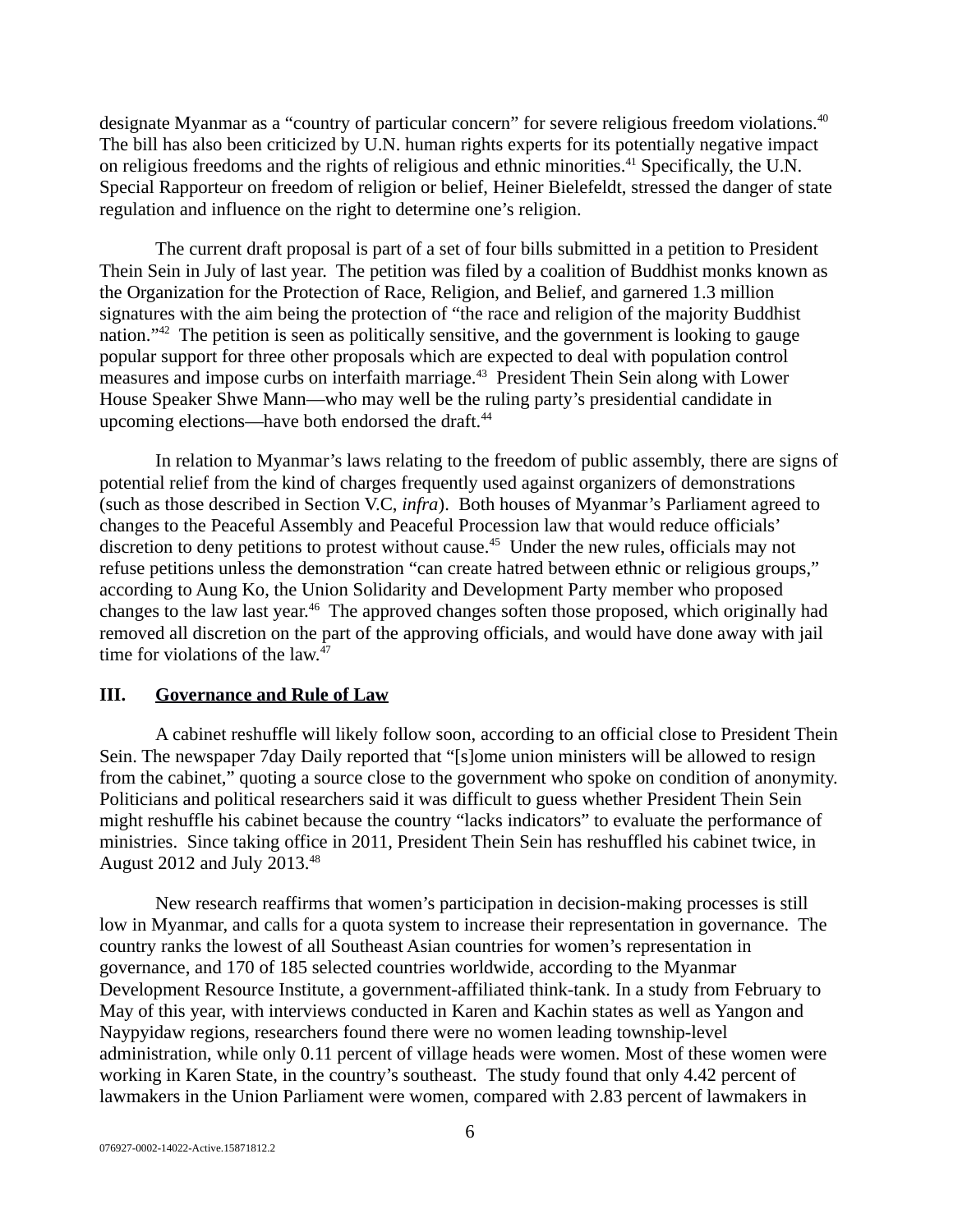state and regional parliaments. Researcher Paul Minoletti said the findings highlighted long-rooted gender inequality in the country and recommended using a quota system to promote women's participation in governance. He noted that "[w]ithin subnational government, the elected position of state and region MPs, and of village and ward administrators, would seem to be [the] most obvious ones where a quota system could be introduced." He added that "[i]nternational experience shows the success of quotas in raising women's participating and ensuring government becomes more responsive to the needs of women and the preferences of women."<sup>49</sup>

## <span id="page-6-2"></span>**IV. Political Prisoners**

Three Kachin internally displaced persons ("IDP") serving jail terms have been found guilty of further crimes. On June 5, 2014, a Myitkyina court found the trio guilty of breaching the Explosives Act and sentenced the refugees, La Ring, Lahpai Gun and Brang Yone, to prison terms of three, thirteen and fourteen years respectively. The three were arrested in 2012 at the Baptist Church in Myitkyina where they were taking shelter after fleeing their homes amid fighting between government forces and the Kachin Independence Army ("KIA"). Shortly after their arrest, the three were charged under the Unlawful Association Act for alleged links to the outlawed KIA. Over a year later, in November 2013, each member was found guilty and sentenced to serve two years in prison.

Mar Khar, their lawyer, slammed the court's decision as unfair, and criticized the judicial authorities for aligning with the government and military instead of seeking justice for civilians. Khar stated that "[t]he sentencing of my clients show[s] that the judicial system in Myitkyina is dented and there is absolutely no rule of law."

In July 2012, another Kachin IDP, Lahtaw Brang Shawng, was sentenced to two years in prison under the Unlawful Association Act, having been arrested by the army and allegedly tortured. He was freed as part of a presidential amnesty in June 2013.

### **V. Economic Development**

### <span id="page-6-1"></span><span id="page-6-0"></span>**A. Developments in the Legal Framework of Economic Development**

Rules governing the planned Yangon Stock Exchange have been submitted to the Attorney General in a push to meet the October 2015 launch target.<sup>50</sup> The rules submitted to the Attorney General will establish a Securities and Exchange Commission ("SEC"), which will be responsible for licensing brokers, dealers, underwriters, and the Yangon exchange itself, said Myanmar Securities Exchange Centre ("MSEC") managing director Inami Shigeto.<sup>51</sup> Although Parliament passed a Securities Exchange Law on July 31, 2013, it has been slow at implementing necessary by-laws and regulations that the government insists are necessary to form the SEC.<sup>52</sup> After signing a memorandum of understanding on May 12, 2012, the Central Bank of Myanmar has been working together with the Japan Exchange Group (formerly the Tokyo Stock Exchange), and the Daiwa Institute of Research to set up a local stock market.<sup>53</sup> Since then, the Ministry of Finance has also worked closely with the Japanese government to formulate the rules and regulations and to develop IT systems.<sup>54</sup>

The Myanmar government has been keen to make sure the Yangon Stock Exchange is a success, according to Inami, adding that the MSEC had been requested to make sure at least five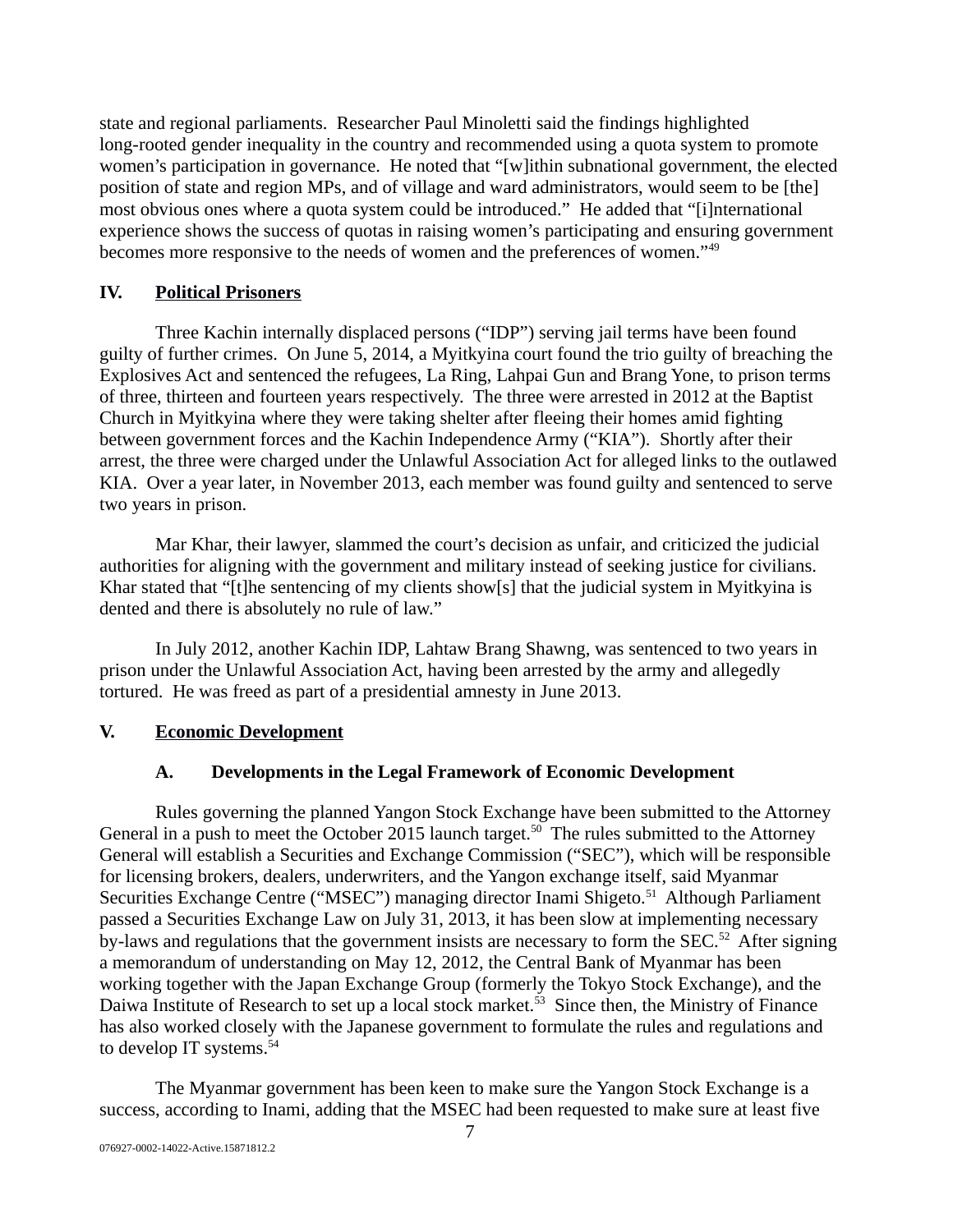companies are ready for the launch—one more that initially joined the Ho Chi Minh Stock Exchange in Vietnam when it launched in 2000.<sup>55</sup> Deputy Finance Minister Maung Maung Thein told reporters that "[s]ix local public companies have applied to be listed on the Yangon Stock Exchange and we have already granted permission to two companies."<sup>56</sup> Those two companies are the Asia Green Development Bank and Myanmar Agribusiness Public Corporation.<sup>57</sup> Maung Maung Thein also made clear that the target number of companies was exactly five and not more because of the government's desire "[t]o ensure the quality and compactness of the stock exchange . . . ."<sup>58</sup>

While many Myanmar firms may be interested in the access to capital the exchange will bring, Inami said the process of listing will force companies to disclose their true financial statements.<sup>59</sup> This may cause problems with firms who have not paid requisite taxes as their books will be open to scrutiny.<sup>60</sup> Independent economist Hla Haung said that many companies keep four or five different sets of financial records to avoid taxation, and the trend has continued even though some firms have transitioned to public companies. $61$  He added that common practice among current public companies is to fix the price of their shares, with shareholders receiving value through dividends.<sup>62</sup>

Additionally, there are questions about the likelihood of a successful emergence of a Myanmar capital market due to the fact that there are currently only 142 registered public companies in the country.<sup>63</sup> Of those, 21 were formed under the previous military junta and are still endowed with special privileges, including access to land and government contracts.<sup>64</sup> Although the number of public companies has increased significantly, many experts say there are still not enough for a viable exchange. $65$ 

Shinsuke Goto, a director of Daiwa Securities Group, also raised concerns about the number of companies that have started selling shares recently. He noted that some are not in compliance with the requirements of the Myanmar Company Act and that while the law requires companies to briefly explain their business when they register, many fail to do so.<sup>66</sup> Goto also questioned the validity of shareholder lists.<sup>67</sup> Another problem may be that some foreign investors, who are known to have purchased shares in local public enterprises that plan to go public in the future in the hope of boosting their capital, may have made their purchases in a manner that is illegal under the Myanmar Company Act, which places limits on foreign ownership of nationally registered companies.<sup>68</sup> New rules will be required in the stock exchange to ensure domestic ownership ratios are sustained and the Foreign Investment Act may also need amending to permit foreign share purchases on the stock exchange. $69$  Of course, Myanmar's government may find foreign ownership of entire companies a threat.

On another financial front, foreign banks may be granted licenses to operate in Myanmar as early as this September, according to plans released this month by the Central Bank of Myanmar.<sup>70</sup> Banks operating under the new licenses will be restricted in the services they may offer, with retail banking off-limits for the time being.<sup>71</sup> Foreign banks will also be limited to a single branch office.<sup>72</sup>

#### <span id="page-7-0"></span>**B. Developments in Foreign Investment and Economic Development Projects**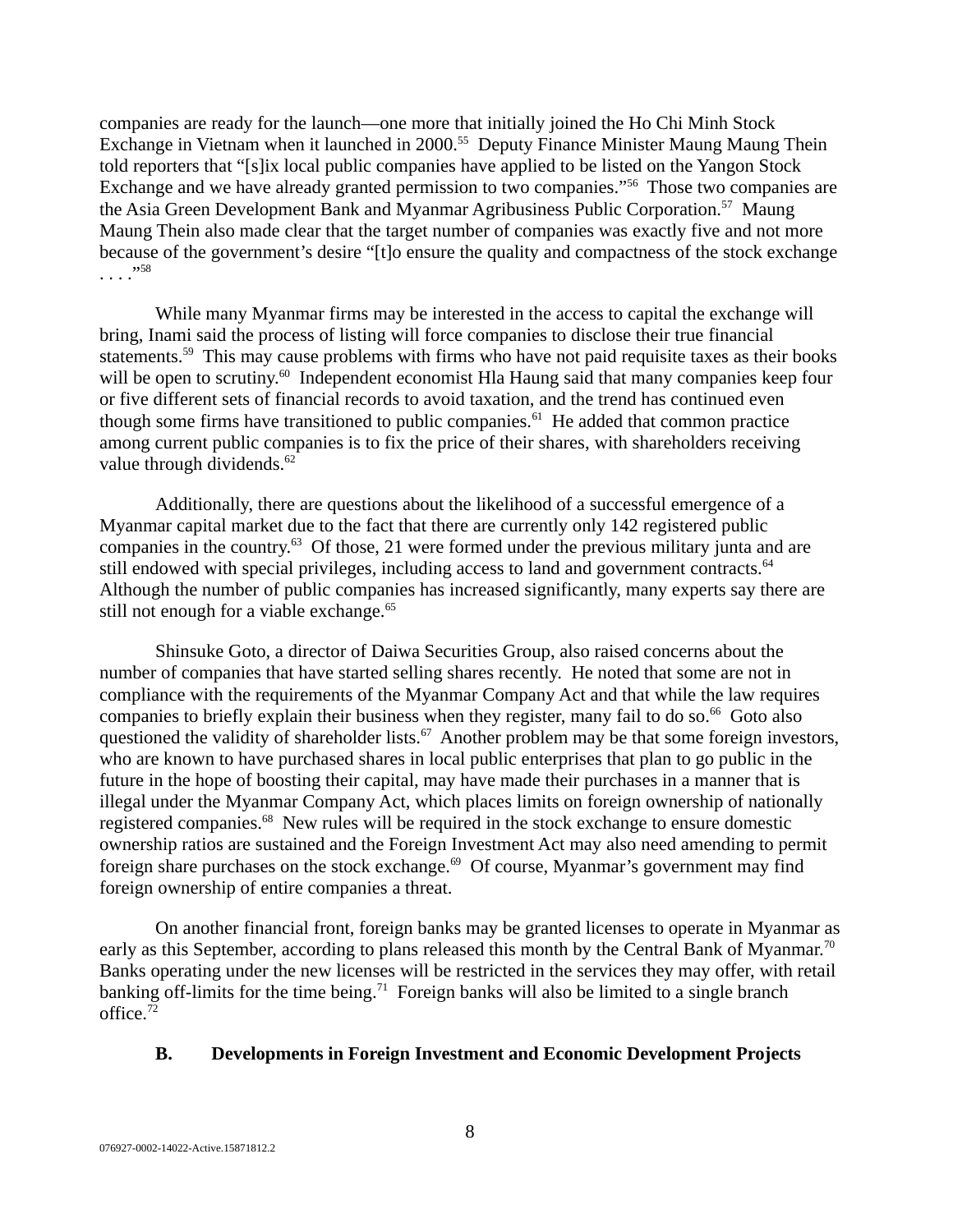As noted in our prior report, the Myanmar Investment Commission ("MIC") was recently reformed as part of an effort to encourage further foreign investment in the country.<sup>73</sup> The reform included a refresh of the MIC's thirteen members, with key positions taken by members of the energy, hotels and tourism, finance, and national planning and economic development ministries.<sup>74</sup> A further reform will see the MIC operate independently of the Ministry of National Planning and Economic Development, under whose purview it currently operates, along with a move to Yangon from Naypyidaw.<sup>75</sup> These changes are scheduled for July.<sup>76</sup> The MIC has approved approximately sixty foreign investment projects to date in 2014.<sup>77</sup>

Meanwhile, the Directorate of Investment and Company Administration ("DICA") has approved half a dozen foreign direct investors to trade, including the U.S. conglomerate Colgate-Palmolive, raising to 88 the total number of DICA-approved foreign companies.<sup>78</sup> Heineken was among the recent foreign companies to receive approval through one of its subsidiaries.<sup>79</sup> The total number of foreign companies now operating in Myanmar is over 1,000, while foreign investment is up to \$46 billion, with trade rising to \$25 billion, according to government statistics.<sup>80</sup> The U.S. clothing company Gap announced plans this month to become the first U.S. retailer in Myanmar.<sup>81</sup>

Hotels are another area of potential foreign growth, with the Ministry of Hotels and Tourism giving assurances that the number of hotel rooms will increase by an expected 1,000 rooms in 2015 to meet the increasing demand placed by foreign tourism. $82$  Total official capacity is currently just under 40,000 rooms, a number that will be strained by the three million tourist arrivals expected this year.<sup>83</sup> Tourism is one of the top sectors for foreign investment in Myanmar, and the 2015 increases are expected to include investment by foreign hotel companies. $^{84}$  Hilton is among those, having already teamed up with the hotel arm of a Myanmar conglomerate to open five hotels in the country.<sup>85</sup>

#### <span id="page-8-0"></span>**C. Land Seizures**

In early June, farmers began plowing approximately 3,000 acres of land in Mandalay Region's Sintgu Township as a form of protest against its seizure more than four decades ago. $86$ The activity joins a number of recent so-called "plow protests" intended as demonstrations of the farmers' rightful ownership of the land. $87$  The villagers say that requests made over the last few years for the negotiated return of the land went ignored.<sup>88</sup>

In Pyin Oo Lwin Township, a group of farmers numbering over 1,000 organized a peaceful demonstration demanding the return of in excess of 300,000 acres of seized land.<sup>89</sup> The group also protested violence against farmers after five local villagers were allegedly attacked, with one protestor indicating the attack may have been linked to the land disputes.<sup>90</sup> The farmers expressed their desire to have land returned ahead of the rainy season, while the head of the district administration said that land not used by the military will be returned after the farmers comply with ownership procedures.<sup>91</sup> The demonstration, which was organized by the Myanmar Farmers Union ("MFU"), was blocked by police when it attempted to leave Nyan Taw stadium and proceed through the town. $92$  The MFU stated that they had withdrawn their application to march through town when they learned that authorities would not give them their approval.<sup>93</sup> Su Su Nway has been charged with violating Article 18 of the Peaceful Assembly and Peaceful Procession Law for organizing the protest without permission. $94$  She has not been arrested, having turned away a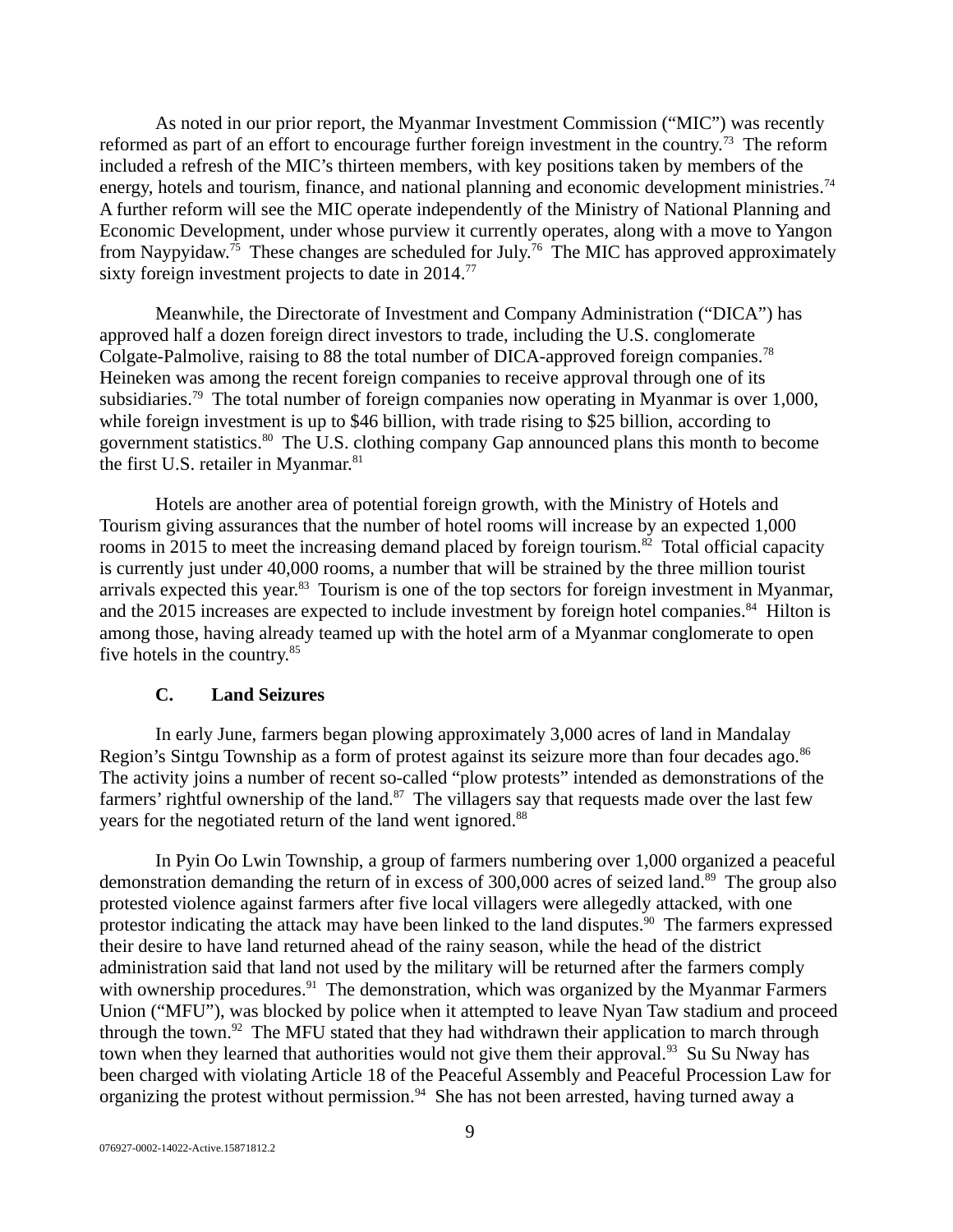police summons the day after the protest that she claims lacked necessary documents.<sup>95</sup> If she is arrested and found guilty, she could face up to six months in jail. $96$ 

Land rights activist Htin Kyaw was sentenced to six months for handing out leaflets saying that the government's role is to serve the public and that it could not be trusted.  $97$  The sentence comes from section 505(b) of the Criminal Code, which makes it illegal to circulate information that could incite others "to commit an offence against the state or against the public tranquility."<sup>98</sup> Htin Kyaw has already been sentenced this month by a Kyauktada Township court to three months imprisonment in connection with his peaceful protests against land seizures.<sup>99</sup>

### **VI. Ethnic Violence**

### <span id="page-9-2"></span><span id="page-9-1"></span>**A. Violence Against Muslims**

In June, the government began a controversial pilot program in Myebon Township in Rakhine State to register and verify the citizenship of Muslim residents.<sup>100</sup> According to governmental officials, any Muslim resident eligible to become citizens of Myanmar under the 1982 Citizenship Law would be registered to be naturalized. However, only people born before 1982 who can prove with documentation that their parents or grandparents lived in Myanmar before the country declared independence in 1948 are eligible for citizenship. Additionally, the government will only let Muslims register as Bengali people, not Rohingya.<sup>101</sup>

On June 25, President TheinSein appointed Myanmar Army General and Deputy Home Affairs Minister Maung Maung Ohn as the new chief minister of Rakhine State, the region of Myanmar that has seen the most severe communal violence against Rohingya Muslims.<sup>102</sup> As Deputy Home Affair Minister, General Maung Maung Ohn led the government commission that investigated the violent riots of March 2014 by Buddhist nationalists against NGOs assisting Muslims in the state capital of Sittwe. The commission concluded that the Rakhine State government was slow to react to the riots. General Maung Maung Ohn pledged to improve local people's standard of living, in order to "steadily resolve the sectarian issues."<sup>103</sup> A Rohingya rights activist welcomed General Maung Maung Ohn and expressed optimism that he could maintain law and order in the state.<sup>104</sup> As discussed in our previous reports, in recent months the Rakhine State government expelled Médecins Sans Frontieres, also known as Doctors Without Borders, while other international aid organizations fled the state following the March 2014 attacks. During a visit to Myanmar, the U.S. Assistant Secretary of State for Democracy, Human Rights and Labor, Tom Malinowski, encouraged the new leadership of Rakhine State to ease restrictions on NGOs operating in the state.

Kang Kyung-wha, the U.N. deputy emergency relief coordinator, visited IDP camps for Rohingya Muslims in Rakhine State in late June and reported that she witnessed the worst level of human suffering she has ever seen.<sup>105</sup> In describing the "appalling" conditions, Kang highlighted the lack of health care, education, water and sanitation available to IDPs.<sup>106</sup>

## <span id="page-9-0"></span>**B. Violence Between the Central Government and Ethnic Rebel Groups**

*Kachin State*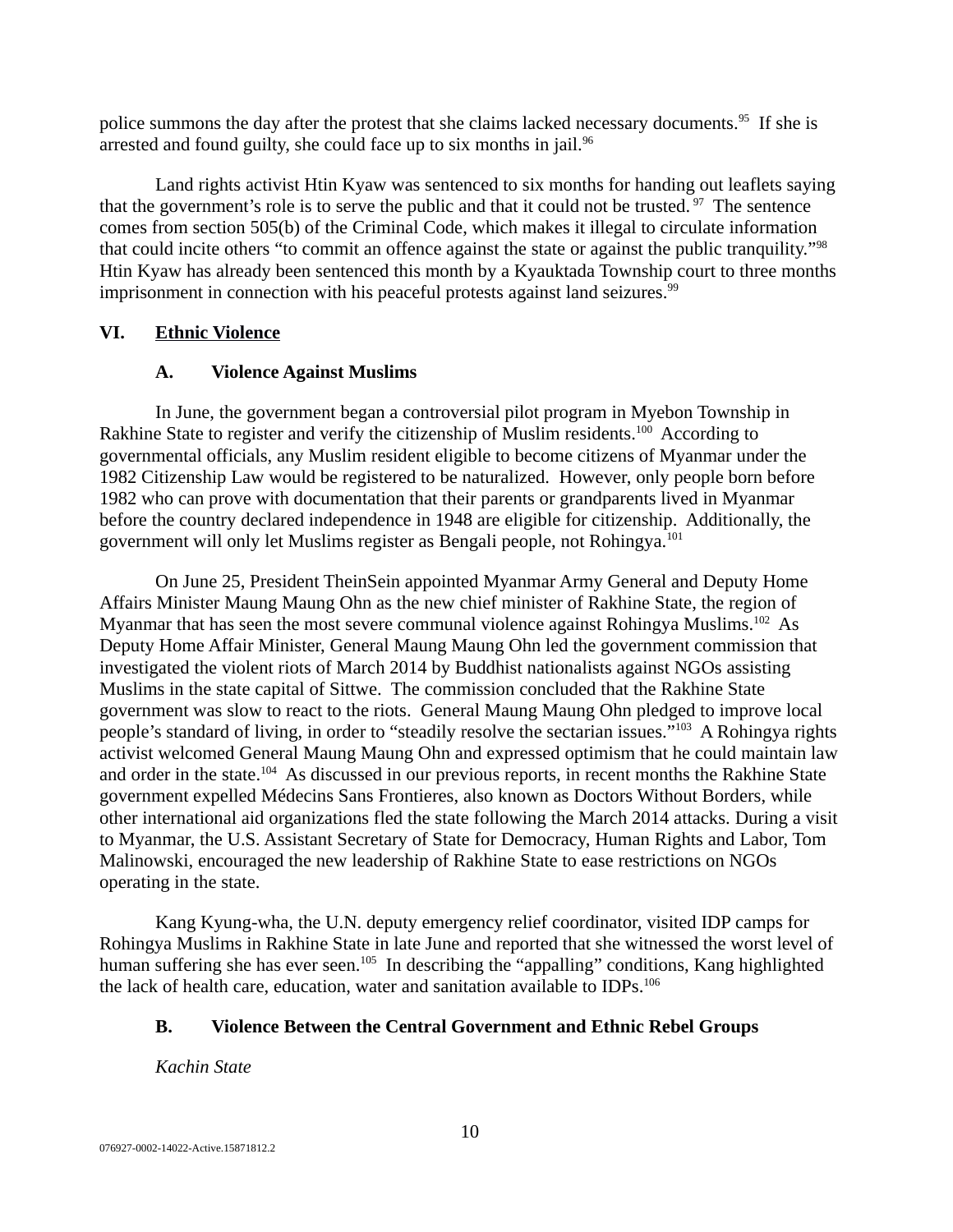At least five government troops, including a battalion commander, were killed in renewed fighting in the northern Shan State between Myanmar's military on the one side, and the KIA and other ethnic armed groups such as the Ta'ang National Liberation Army and Myanmar National Democratic Alliance Army on the other.<sup>107</sup>

Fortify Rights, a Thailand-based human rights NGO, released a report on June 9, describing the Myanmar military's systematic torture of ethnic Kachin civilians suspected of having ties to the KIA, which may constitute war crimes and crimes against humanity.<sup>108</sup> Kachin people were beaten, sexually assaulted, burned, and forced to dig what they were told would be their own graves, among other brutal and inhumane torture tactics.

Nine NGOs assisting IDPs in Kachin and Shan states said that approximately 120,000 Kachin IDPs remain displaced with little to no prospects for returning home.<sup>109</sup> Approximately 90,000 IDPs live in camps in Kachin rebel-controlled territories. The NGOs said that ongoing fighting between rebel groups and the government, landmines, and general uncertainty made it impossible for the IDPs to return home.

#### *Karen State*

The Myanmar government agreed with the Karen National Union ("KNU") to withdraw some of its troops close to KNU territory.<sup>110</sup> The government and KNU signed a ceasefire in 2012, but Myanmar's military retains a large force in Karen State. During peace talks, KNU officials told government representatives that they would support President Thein Sein if he ran for reelection in 2015.<sup>111</sup> The growing atmosphere of friendship between government and KNU officials led some in the media to speculate that the government wants to extend a "carrot" to ethnic armed rebels in the south of the country while it gives a "stick" to rebels in the North, including the United Wa State Army.<sup>112</sup>

Developments later in June, however, raised doubts about the peace talks. Government troops attacked troops of the Karen National Liberation Army ("KNLA"), the armed wing of the KNU, killing one KNLA soldier who was apparently surrendering.<sup>113</sup> Additionally, the KNU defied government orders to disband its ethnic police force, the Karen National Police Force ("KNPF"). The KNPF has been accused by the Tenasserim local government of illegally collecting taxes and setting up checkpoints in Karen State and Tanintharyi Region. Some have speculated that the KNU has divided into two factions, which may account for a growing friendship with the government, on the one hand, and rising tensions, on the other. $114$ 

### *Chin*

After a government soldier allegedly raped an ethnic Chin woman on June 10, more than one hundred Chin women held a protest against the use of rape as a weapon of war.<sup>115</sup> As we discussed in our January 2014 report, the military has long been accused of using rape as a weapon in the country's conflicts with ethnic rebel groups. The Chin Women's Association said that six women in the town of Matupi had been raped by government soldiers.<sup>116</sup>

#### <span id="page-10-0"></span>**C. Peace Talks**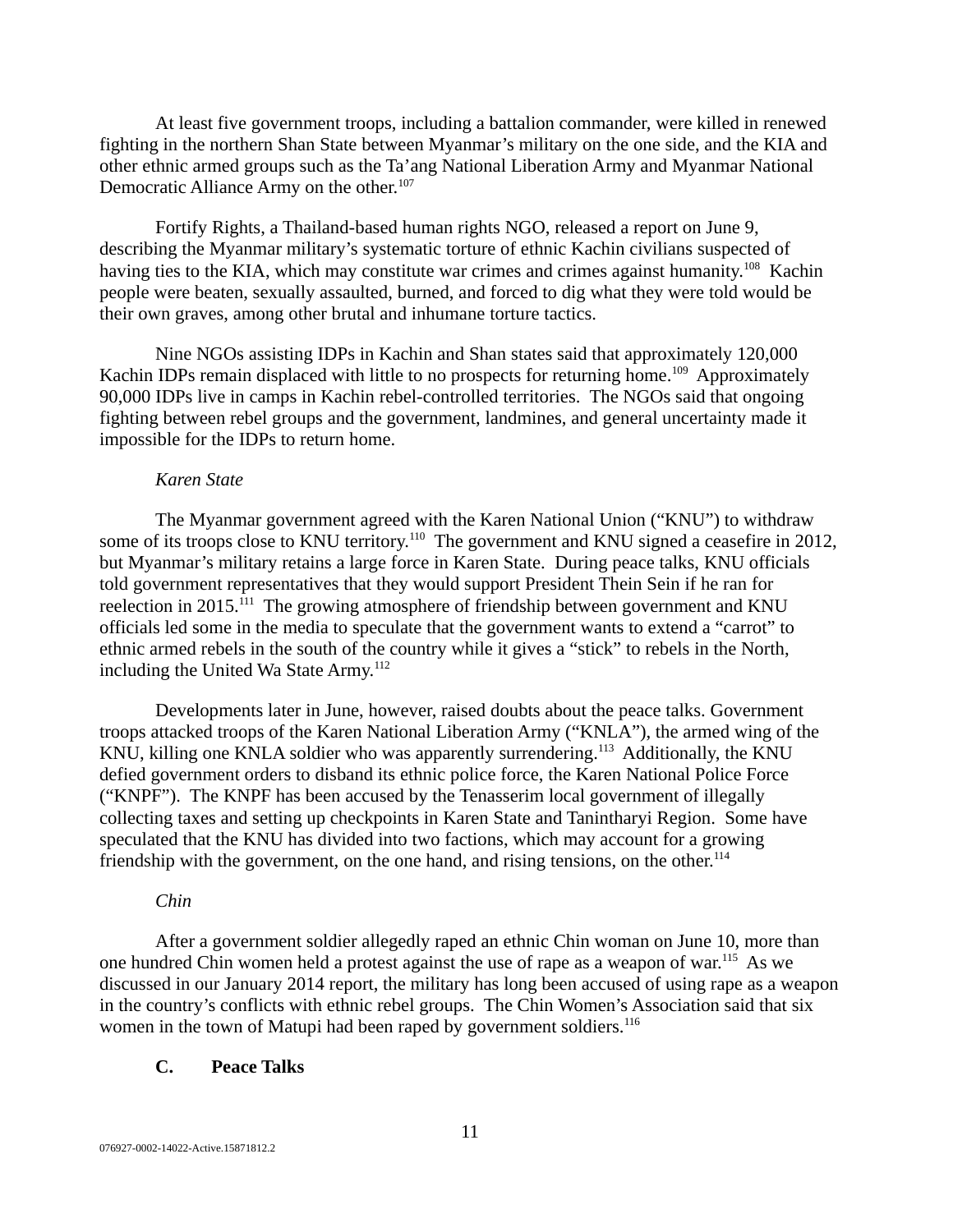On June 4, the Federal Democratic Alliance ("FDA"), an alliance of eleven ethnic and opposition political parties, met with government peace negotiators to discuss a framework for political dialogue that would occur after the signing of a nationwide ceasefire.<sup>117</sup> The FDA suggested that 300 participants from each of the army, parliament, ethnic rebel groups, and political parties take part.

In his monthly radio address to the nation, President Thein Sein said that amendments to the country's constitution will need to be made following a nationwide ceasefire and political dialogue.<sup>118</sup> He added that "a living breathing constitution is always evolving," and that the parties involved in amending the constitution will need to be "principled and benevolent." The constitution would need to be revised if, as a result of political dialogue, Myanmar were to adopt a federal system that provides political autonomy to local governments.

In peace negotiations with the Restoration Council of Shan State ("RCSS") and Shan State Army South ("SSA-S"), the government reportedly told the groups that they would be removed from its list of unlawful associations. That would mean that civilians suspected of being associated with the RCSS or SSA-S would no longer be punished under the Unlawful Associations Act.<sup>119</sup>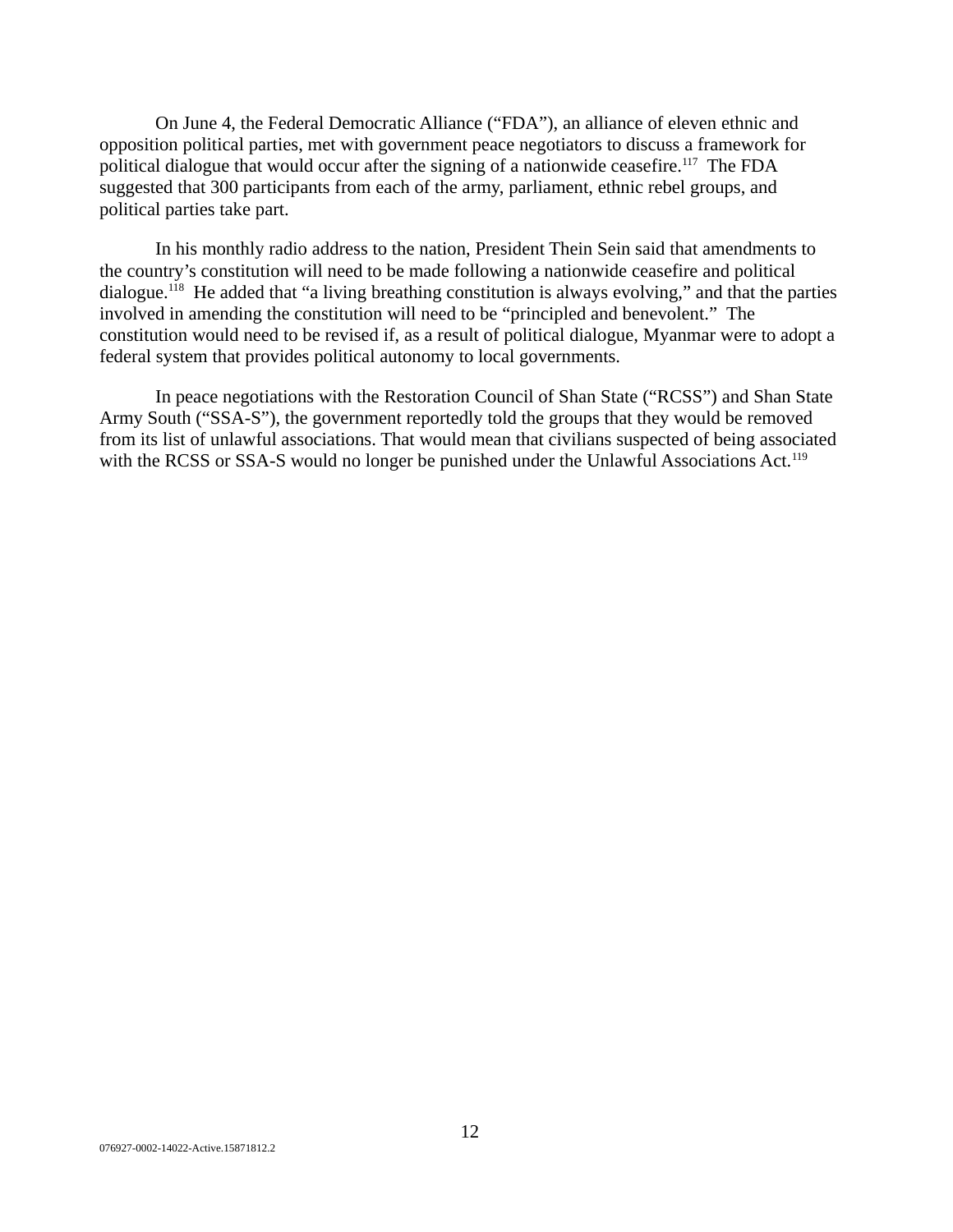1 Yahoo! News, June 28, 2014: https://au.news.yahoo.com/world/a/24339662/chinas-xi-holds-talks-with-myanmar-president/.

2 The Irrawaddy, June 30, 2014: http://www.irrawaddy.org/asia/china-fetes-burma-india-says-beijing-poses-threat.html.

### 3

The Democratic Voice of Burma, June 11, 2014:

http://www.dvb.no/dvb-video/china-and-bangladesh-pledge-to-build-maritime-silk-road-burma-mya nmar/41423.

4 The Irrawaddy, June 16, 2014: http://www.irrawaddy.org/burma/ethnic-politicians-travel-china.html; The Irrawaddy, June 27, 2014: http://www.irrawaddy.org/burma/myitsone-will-harm-china-burma-relations-ethnic-politicians.html.

5 The Diplomat, June 25, 2014: http://thediplomat.com/2014/06/burma-to-purchase-chinese-pakistani-jf-17-fighter-jets/.

### 6

The Democratic Voice of Burma, June 30, 2014: http://www.dvb.no/news/us-ready-to-engage-with-burma-officials-say-myanmar/41924.

### 7

The Irrawaddy, June 30, 2014: http://www.irrawaddy.org/burma/us-military-officer-gives-speech-burma-defense-college.html.

8 The Wall Street Journal, June 29, 2014:

http://online.wsj.com/articles/u-s-urges-myanmar-nationals-to-work-harder-to-get-off-sanctions-list-1404059697.

9 The Democratic Voice of Burma, June 6, 2014: http://www.dvb.no/uncategorized/us-govt-fines-fokker-21-m-for-violating-sanctions-burma-myanm ar/41300.

10 The Irrawaddy, June 10, 2014: http://www.irrawaddy.org/burma/us-train-engineers-repairing-burmas-death-highway.html.

11 The Irrawaddy, June 12, 2014: http://www.irrawaddy.org/burma/japan-fund-new-rangoon-bridge.html.

### 12

The Irrawaddy, June 23, 2014: http://www.irrawaddy.org/burma/multimedia-burma/netherlands-burma-water-management-coopera tion-address-challenges-boost-trade.html.

13 The Democratic Voice of Burma, June 3, 2014: http://www.dvb.no/news/thai-junta-defend-coup-in-burma-myanmar/41176; The Democratic Voice of Burma, June 5, 2014: http://www.dvb.no/dvb-video/word-of-support-from-burma-says-thai-army-coup-burma/41256.

14 Eleven, June 17, 2014: http://www.elevenmyanmar.com/index.php? option=com\_content&view=article&id=6481:1000-myanmar-workers-detained-in-thailand&catid=44:national&Itemid=384; The Democratic Voice of Burma, June 7,

2014:https://www.dvb.no/news/thais-crack-down-on-illegal-burmese-migrants-burma-myanmar/41323; The Democratic Voice of Burma, June 19, 2014: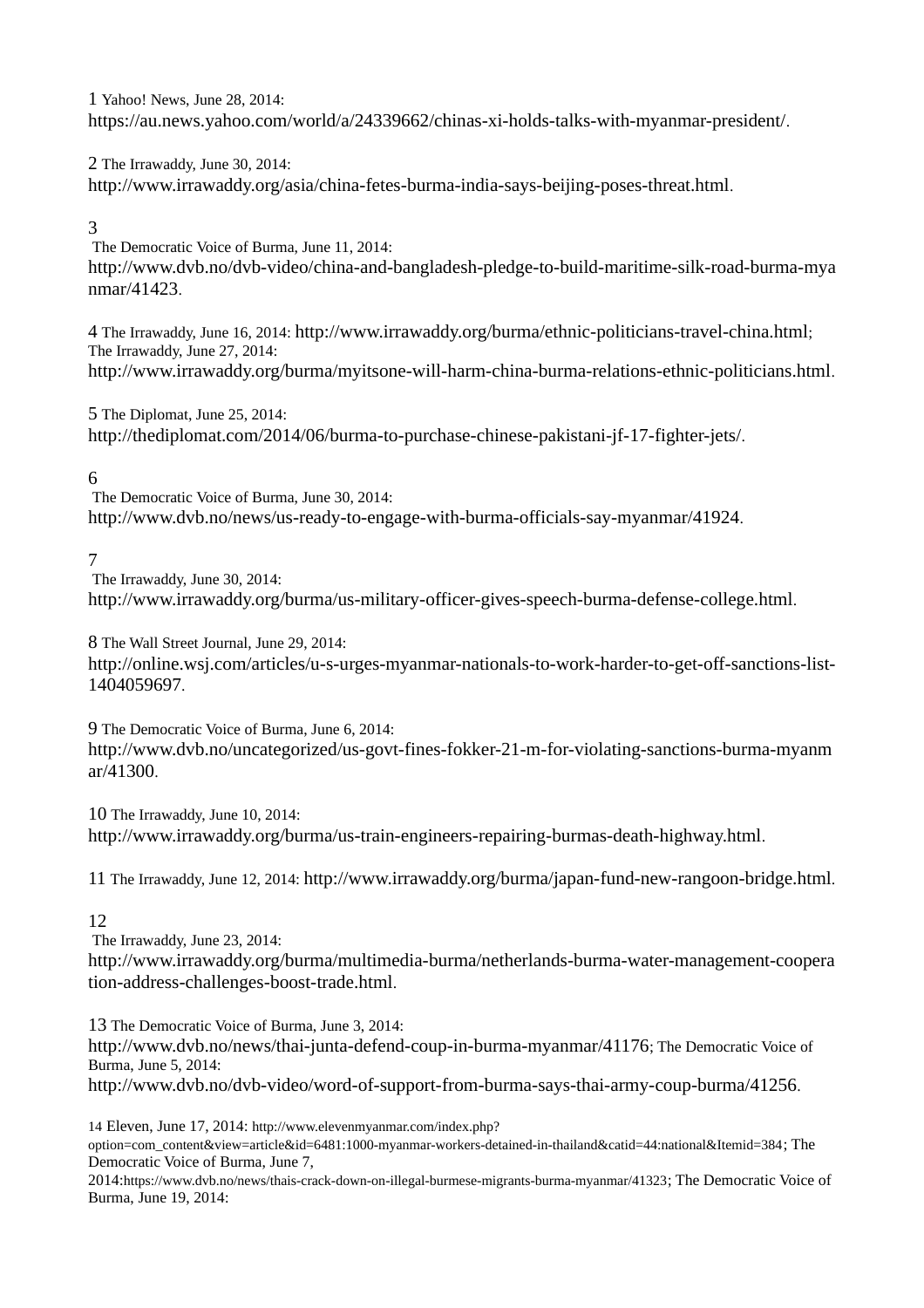http://www.dvb.no/news/arbitrary-arrests-of-burmese-migrants-continue-in-chiang-mai-burma-myanmar/41632.

15 The Democratic Voice of Burma, June 8, 2014:

http://www.dvb.no/news/burma-rejects-bangladeshi-demands-at-border-talks-myanmar/41335; The Democratic Voice of Burma, June 13, 2014:

https://www.dvb.no/dvb-video/bangladesh-burma-reach-agreement-on-border-crisis-myanmar/4149 5.

### 16

Eurasia Review, June 21, 2014: http://www.eurasiareview.com/21062014-bangladesh-myanmar-border-tensions-pinch-desperate-ro hingya-analysis/.

17 The Democratic Voice of Burma, June 27, 2014: http://www.dvb.no/news/un-criticises-burmas-drug-efforts-burma-myanmar/41875.

18 The Irrawaddy, May 26, 2014:

http://www.irrawaddy.org/burma/burma-election-commission-warns-suu-kyi-challenging-army.html

19

.

*Id*.

20 The Irrawaddy, June 2, 2014:

http://www.irrawaddy.org/burma/nld-slams-election-commissions-inappropriate-warning-suu-kyi.ht ml.

21

Human Rights Watch, June 4, 2014:

http://www.hrw.org/news/2014/06/04/burma-election-body-intimidating-opposition.

22

*Id.*

23 *Id.*

24 Democratic Voice of Burma, June 3, 2014:

http://www.dvb.no/news/journalists-slam-public-service-media-law-burma-myanmar/41193.

25 *Id.*

26

*Id.*

27 Democratic Voice of Burma, June 25, 2014:

http://www.dvb.no/news/erotic-novel-removed-from-burmas-bookshelves-myanmar/41834.

28

*Id*.

29

*Id.*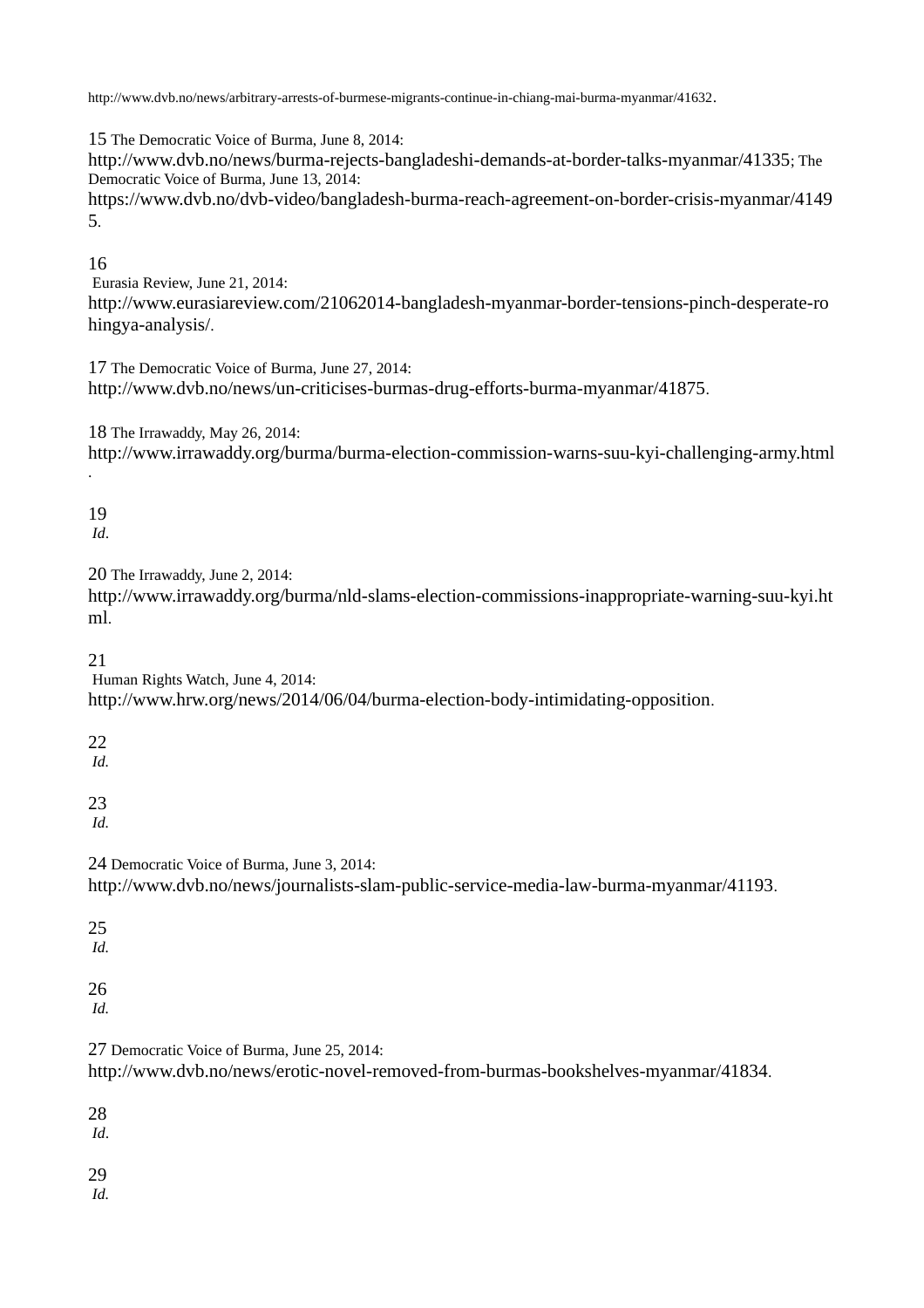30 DVB, June 14 2014:

http://www.dvb.no/news/de-robed-monks-await-trial-after-monastery-raid-burma-myanmar/41510.

31

*Id.*

# 32

Wall Street Journal, June 20, 2014: http://online.wsj.com/articles/chief-minister-of-troubled-myanmar-state-retires-1403242554.

# 33

The Irrawaddy Magazine, June 20, 2014: http://www.irrawaddy.org/burma/thein-sein-picks-new-religion-minister-amid-graft-allegations.html .

## 34 *Id.*

# 35

Eleven Myanmar, June 25 2014: http://www.elevenmyanmar.com/index.php? option=com\_content&view=article&id=6568:committee-to-scrutinise-govt-spending&catid=32:poli tics&Itemid=354.

36 The Irrawaddy Magazine, June 12 2014: http://www.irrawaddy.org/burma/outcry-continues-un-office-rents-rangoon.html.

37

*Id.*

38

*Id.*

39 United Nations News Centre, 20 June 2014: http://www.un.org/apps/news/story.asp?NewsID=48094.

# 40

Reuters, June 11 2014: http://www.reuters.com/article/2014/06/11/us-myanmar-religion-usa-idUSKBN0EM2NZ20140611.

41

United Nations News Centre, 20 June 2014: http://www.un.org/apps/news/story.asp?NewsID=48094.

42 Official Vatican Network:

http://www.news.va/en/news/asiamyanmar-new-law-on-religious-freedom-the-churc.

# 43

Al Jazeera America, May 28<sup>th</sup>, 2014: http://america.aljazeera.com/articles/2014/5/28/women-rights-groupdecriesmyanmarbidtocurbconve rsions.html; Radio Free Asia, May 27<sup>th</sup> 2014: http://www.rfa.org/english/news/myanmar/draft-05272014175304.html.

# 44

UCA News, June 23rd 2014: http://www.ucanews.com/news/un-experts-slam-myanmars-controversial-religious-bill/71232.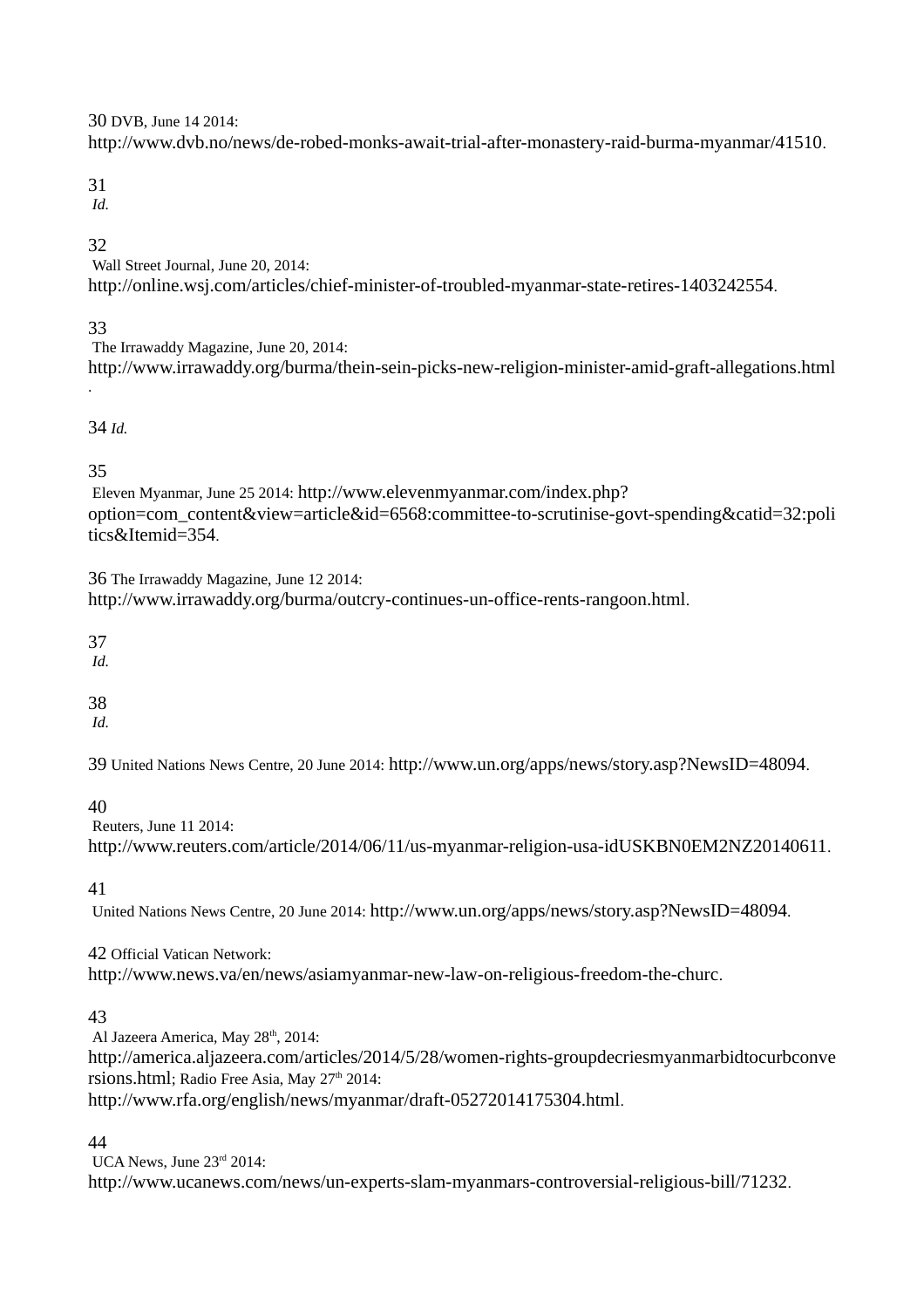45 The Myanmar Times, June 23, 2014:

http://www.mmtimes.com/index.php/national-news/10796-parliament-passes-changes-to-peaceful-p rotest-law.html.

46

*Id*.

47

*Id*.

48 The Irrawaddy, June 24, 2014: http://www.irrawaddy.org/burma/cabinet-reshuffle-horizon-burma.html.

49 The Irrawaddy, June 18, 2014:

http://www.irrawaddy.org/burma/think-tank-calls-quota-boost-womens-role-burmese-politics.html.

50 Myanmar Times, June 2, 2014:

http://www.mmtimes.com/index.php/business/10553-stock-exchange-rules-needed-to-meet-2015-ta rget.html.

51

*Id.* 

52

Eleven Myanmar, June 24, 2014: http://www.elevenmyanmar.com/index.php? option=com\_content&view=article&id=6550:securities-and-exchange-commission-set-to-debut-dai wa-says&catid=33:business&Itemid=356.

53

*Id.*

54

*Id.*

55 Myanmar Times, June 2, 2014:

http://www.mmtimes.com/index.php/business/10553-stock-exchange-rules-needed-to-meet-2015-ta rget.html.

56 *Id.* 57 *Id.* 58

*Id.*

59 Myanmar Times, June 2, 2014:

http://www.mmtimes.com/index.php/business/10553-stock-exchange-rules-needed-to-meet-2015-ta rget.html.

60

*Id.*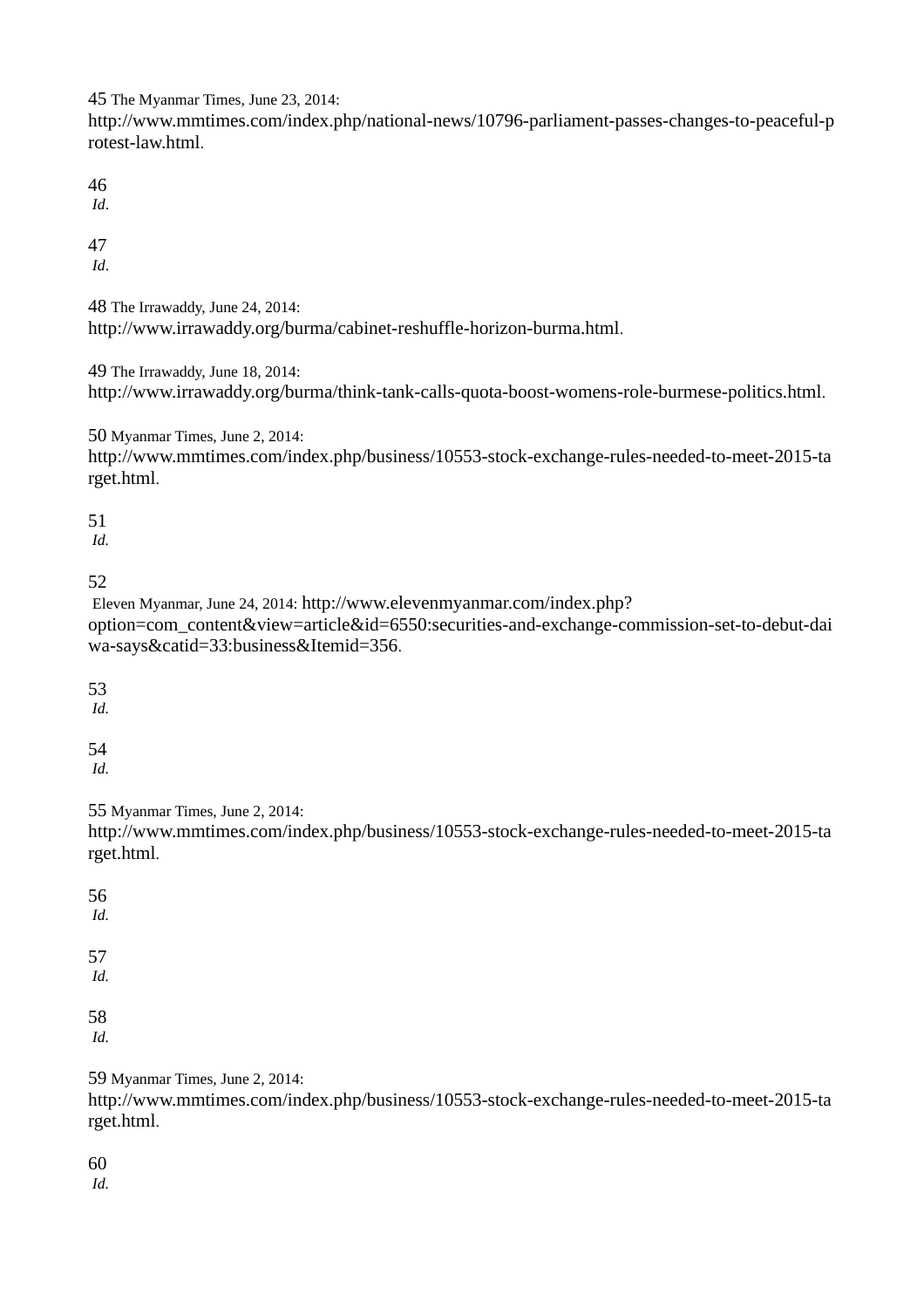61

*Id.*

62

*Id.* 

63 Eleven Myanmar, June 24, 2014: http://www.elevenmyanmar.com/index.php? option=com\_content&view=article&id=6550:securities-and-exchange-commission-set-to-debut-dai wa-says&catid=33:business&Itemid=356.

64 *Id.* 65 *Id.* 66 *Id.* 67 *Id.*  68 *Id.*  69 *Id.*  70 Channel NewsAsia, June 26, 2014: http://www.channelnewsasia.com/news/business/international/myanmar-to-grant-licences/1209828. html. 71 *Id*. 72

*Id*.

73 Xinhua News Agency, June 2, 2014:

http://www.globalpost.com/dispatch/news/xinhua-news-agency/140602/roundup-myanmar-reformsinvestment-commission-boost-foreign-.

74

*Id*.

75

The Myanmar Times, June 15, 2014:

http://www.mmtimes.com/index.php/business/10701-investment-body-s-resources-put-to-the-test.ht ml.

76

*Id*.

77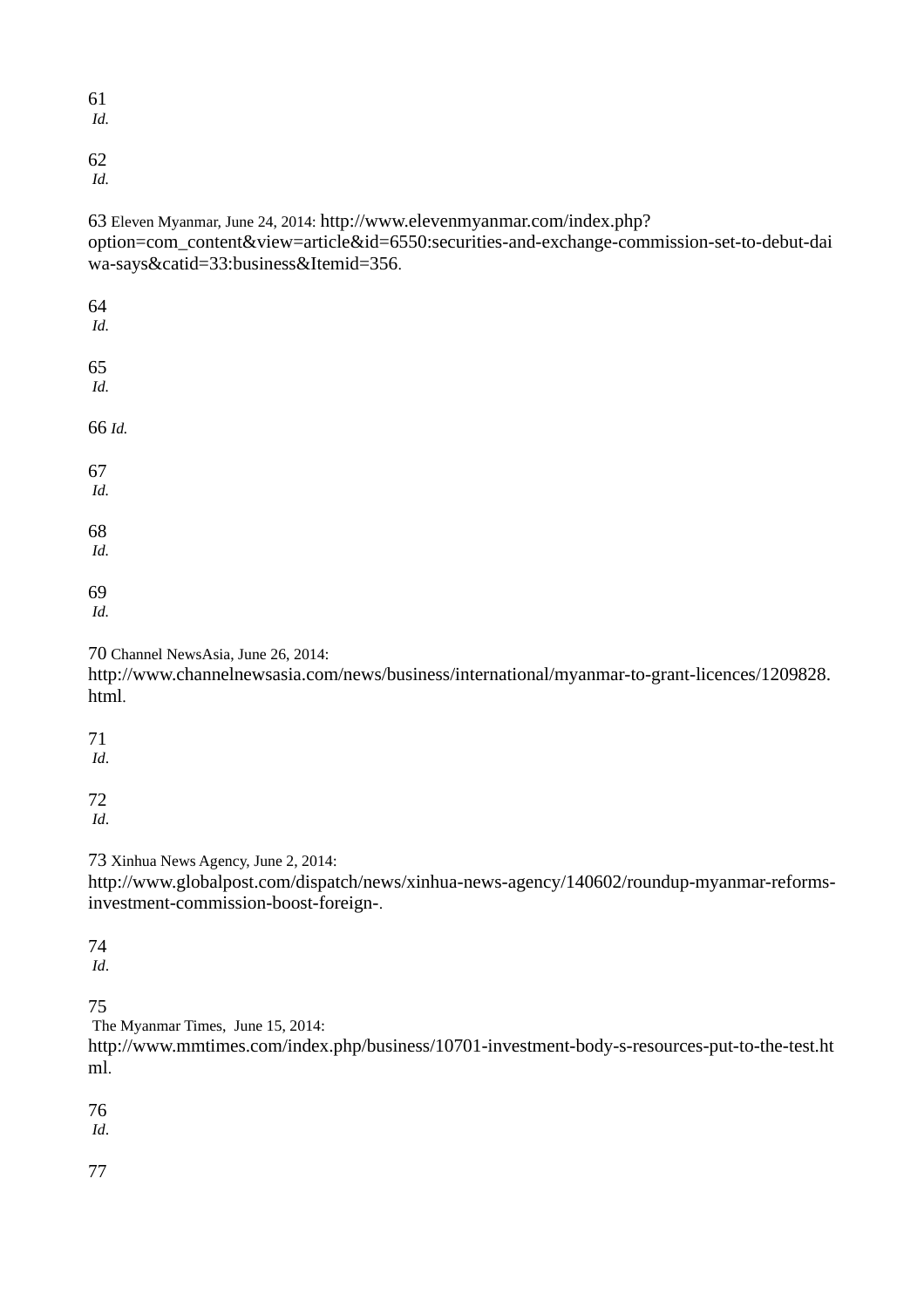Global Post, June 6, 2014:

http://www.globalpost.com/dispatch/news/xinhua-news-agency/140602/roundup-myanmar-reformsinvestment-commission-boost-foreign-.

78 Mizzima, June 23, 2014:

http://www.mizzima.com/business/investment/item/11544-foreign-investment-to-grow-in-myanmar /11544-foreign-investment-to-grow-in-myanmar.

79

*Id*.

80

Democratic Voice of Burma, June 27, 2014: http://www.dvb.no/news/burma-business-weekly-4-myanmar-3/41890.

81

The Associated Press, June 7, 2014:

http://www.usatoday.com/story/money/business/2014/06/07/gap-to-be-1st-us-retailer-to-enter-myan mar-market/10161841/.

82 TTR Weekly, June 25, 2014:

http://www.ttrweekly.com/site/2014/06/myanmar-tackles-hotel-shortage/.

83

*Id*.

84

*Id*.

85

The Associated Press, June 11, 2014: http://bigstory.ap.org/article/hilton-inks-deal-more-myanmar-hotels.

86 Democratic Voice of Burma, June 13, 2014: http://www.dvb.no/news/mandalay-farmers-begin-plough-protest-on-3000-acres-burma-myanmar/4 1485.

87

*Id*.

88

*Id*.

89 ElevenMyanmar, June 17, 2014: http://www.elevenmyanmar.com/index.php?

option=com\_content&view=article&id=6473:pyin-oo-lwin-farmers-protest-against-land-grabbing& catid=44:national&Itemid=3.

90

*Id*.

91

*Id*.

92

*Id*.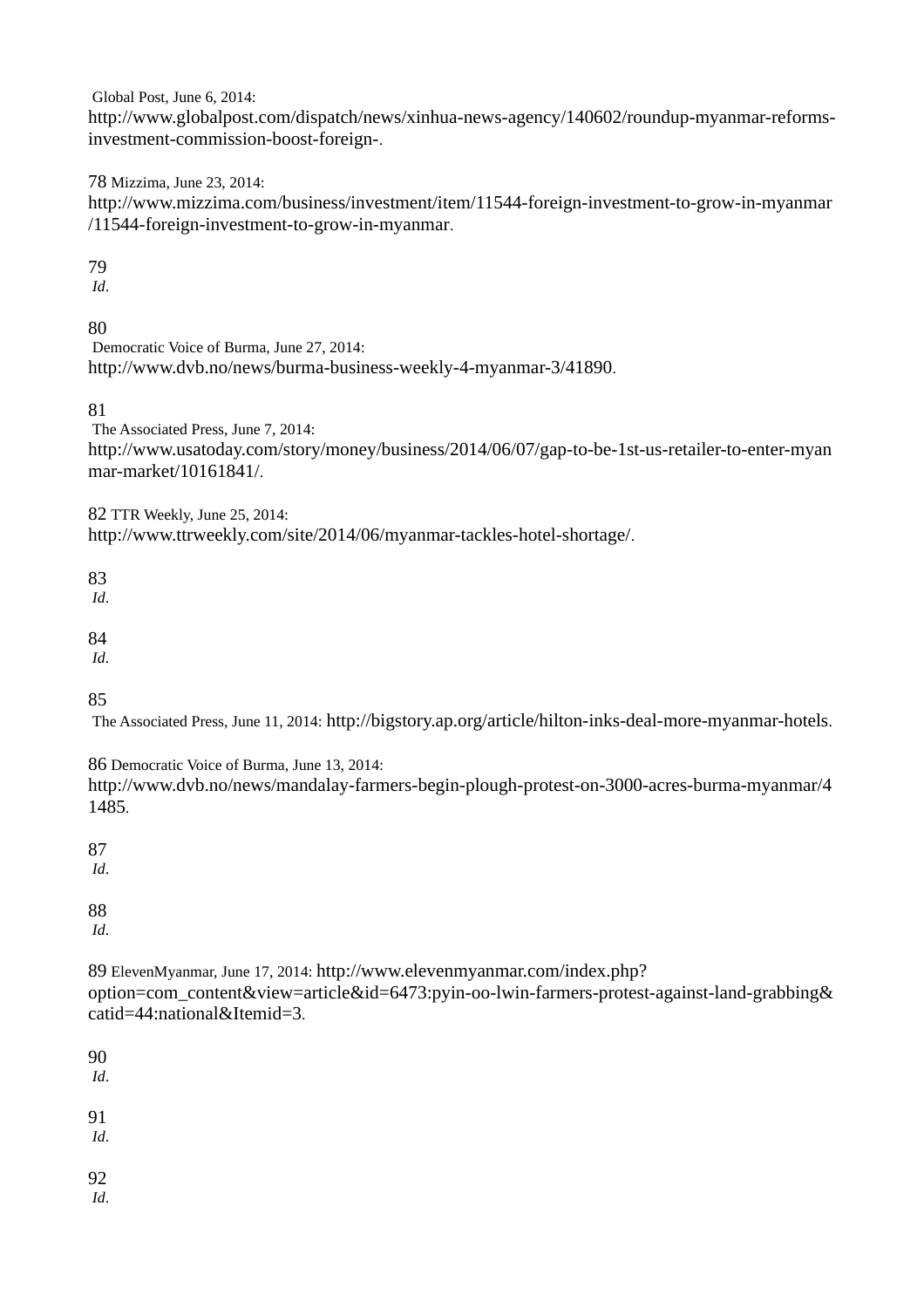### 93

The Myanmar Times, June 27, 2014:

http://www.mmtimes.com/index.php/national-news/10825-prominent-activist-charged-over-land-pr otest.html.

94 *Id*. 95

*Id*.

96

*Id*.

97 ElevenMyanmar, June 25, 2014: http://elevenmyanmar.com/index.php?

option=com\_content&view=article&id=6559:activist-gets-six-more-months-in-prison-for-leaflet-pr otest&catid=44:national&Itemid=384.

98

*Id*.

99

*Id*.

100 Democratic Voice of Burma, June 16, 2014:

http://www.dvb.no/news/citizenship-verification-programme-pilots-in-arakan-displacement-campsburma-myanmar/41559; Democratic Voice of Burma, June 24, 2014:

http://www.dvb.no/dvb-video/rohingya-idps-screened-to-assess-citizenship-burma-myanmar/41771.

101

The Irrawaddy, June 16, 2014: http://www.irrawaddy.org/burma/burmese-govt-resumes-citizenship-verification-rohingyas.html.

102 The Irrawaddy, July 1, 2014:

http://www.irrawaddy.org/burma/state-parliament-approves-general-arakan-chief-minister.html; The Irrawaddy, June 25, 2014:

http://www.irrawaddy.org/burma/general-appointed-arakan-chief-minister-govt-tells-local-mps.html .

# 103

Democratic Voice of Burma, June 27, 2014: http://www.dvb.no/news/military-nominee-pledges-to-improve-living-standards-in-arakan-state-bur ma-myanmar/41887.

# 104

The Irrawaddy, June 25, 2014: http://www.irrawaddy.org/burma/general-appointed-arakan-chief-minister-govt-tells-local-mps.html .

105 New York Times, June 18, 2014: http://www.nytimes.com/2014/06/18/world/asia/myanmar-camps-denounced.html.